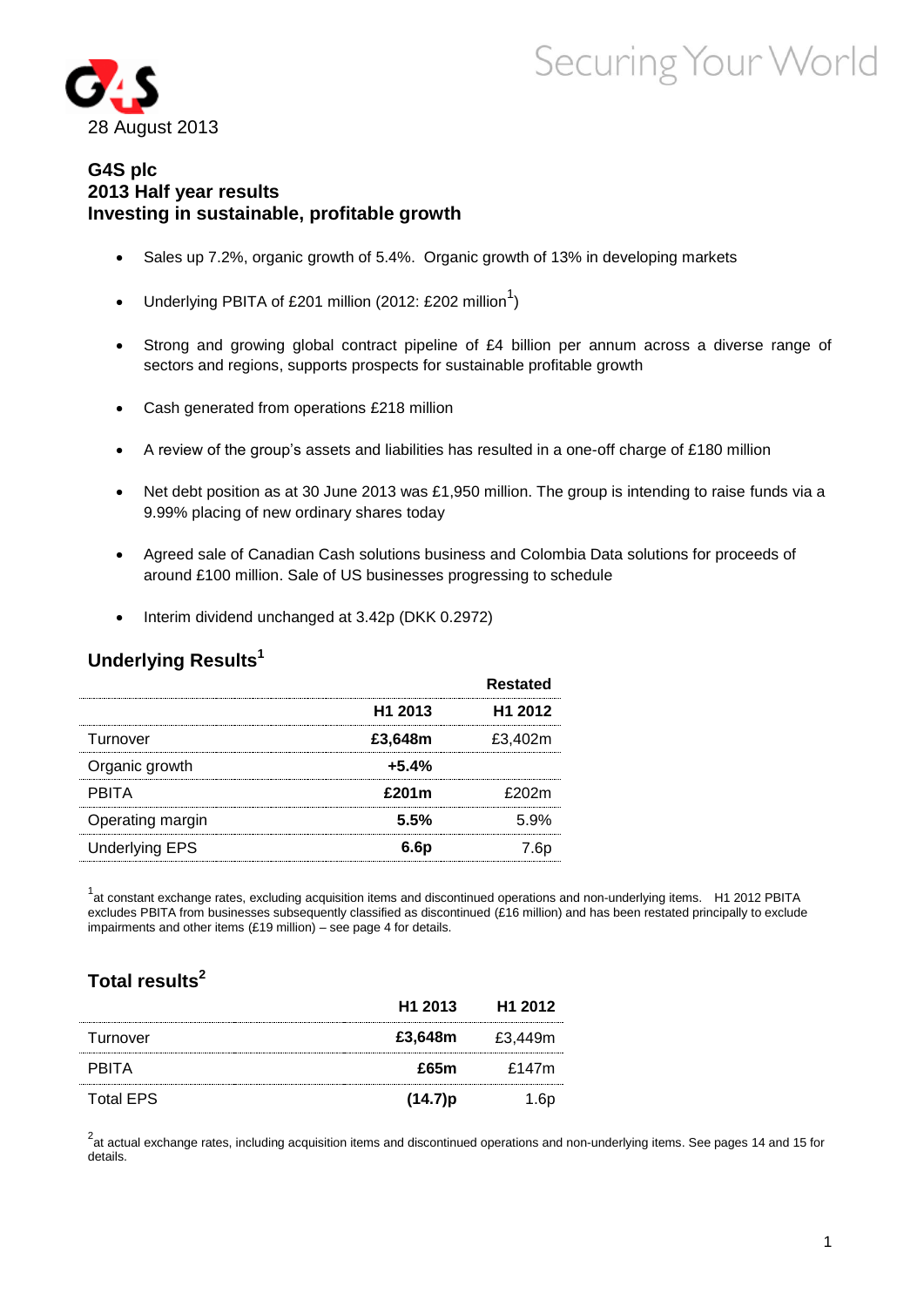# **Ashley Almanza, Group Chief Executive, commented:**

"There was strong demand for our services across key markets and industry sectors in the first half of the year which resulted in continued revenue growth. Growth was particularly strong in developing markets where we have excellent market positions. There are significant growth opportunities in our key markets and this is reflected in our growing contract pipeline of around £4 billion per annum.

On a like-for-like basis, half-year profits were in line with the same period in 2012 against a background of challenging trading conditions in Europe and in our cash solutions businesses in the UK and Ireland.

We are divesting a number of non-core businesses, which will improve our strategic focus and realise substantial cash proceeds. We have announced two disposals today with combined cash proceeds of around £100 million and we have a well advanced process to sell two other businesses in the US. We are also considering other disposals and these together with those already announced have the potential to raise up to £250 million.

We need to strengthen our balance sheet to be able to realise the group's opportunity for substantial value creation. Today we have announced our intention to raise funds via a 9.99% placing of new ordinary shares. This, together with our disposals program and a renewed focus on cash flow management will enable us to invest in sustainable, profitable growth and reduce our debt to a level which supports our goal of maintaining a long term net debt to EBITDA ratio of less than 2.5x.

On the operational front, we plan to introduce systems and processes to improve efficiency and risk management and we will be restructuring a number of businesses to ensure that they are more competitive and able to deliver improved margins.

Our unique geographic footprint, strong market positions and the skills and capabilities embodied in our employees, coupled with our diverse and global customer base provide us with a solid foundation from which we can continue to build the business.

Our strong contract pipeline, strengthened balance sheet, focused investment programme and improved operational and financial management all support the delivery of revenue growth, operational efficiencies and improved cash generation. In the near term, 2013 will be a year of consolidation for the group with the actions we are now taking starting to deliver tangible benefits during 2014."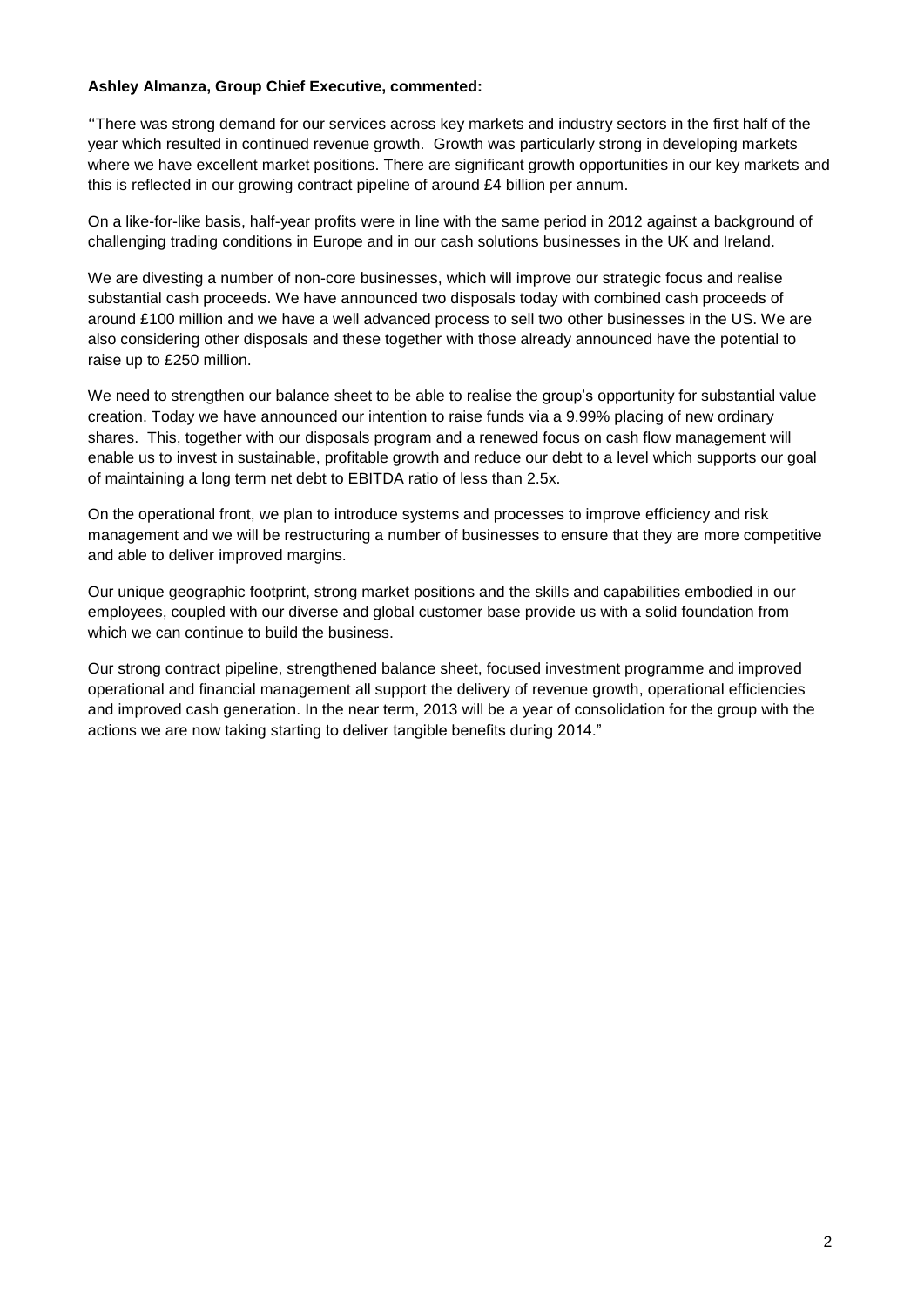### **Group income statement for the six months ended 30 June 2013**

| ended 30 June 2013                                                                                                                                   |                              |                                          |                                                |                  |              |                                                  |
|------------------------------------------------------------------------------------------------------------------------------------------------------|------------------------------|------------------------------------------|------------------------------------------------|------------------|--------------|--------------------------------------------------|
|                                                                                                                                                      | <b>Underlying</b><br>results | Acquisition<br>items and<br>discontinued | Non-underlying items<br>Restructure Impairment | & other<br>items | <b>Total</b> | <b>Restated</b><br><b>Underlying</b><br>results* |
|                                                                                                                                                      | £m                           | operations<br>£m                         | £m                                             | £m               | £m           | £m                                               |
| <b>Continuing operations</b>                                                                                                                         |                              |                                          |                                                |                  |              |                                                  |
| Revenue                                                                                                                                              | 3,648                        |                                          |                                                |                  | 3,648        | 3,402                                            |
| Profit from operations before amortisation and<br>impairment of acquisition-related intangible<br>assets (PBITA)                                     | 201                          |                                          | (4)                                            | (132)            | 65           | 202                                              |
| Amortisation and impairment of acquisition-related<br>intangible assets                                                                              |                              | (37)                                     |                                                | (48)             | (85)         |                                                  |
| Acquisition-related expenses                                                                                                                         |                              | (2)                                      | L,                                             |                  | (2)          |                                                  |
| Profit/(loss) from operations before interest<br>and taxation (PBIT)                                                                                 | 201                          | (39)                                     | $\overline{(4)}$                               | (180)            | (22)         | 202                                              |
| Finance income<br>Finance costs                                                                                                                      | 8<br>(73)                    |                                          |                                                |                  | 8<br>(73)    | $\overline{7}$<br>(61)                           |
| Profit/(loss) from operations before taxation<br>(PBT)                                                                                               | 136                          | (39)                                     | (4)                                            | (180)            | (87)         | 148                                              |
| Taxation                                                                                                                                             | (33)                         | 10                                       | $\mathbf{1}$                                   | 3                | (19)         | (32)                                             |
| Profit/(loss) from continuing operations after<br>taxation                                                                                           | $\frac{103}{2}$              | (29)                                     | $\overline{(3)}$                               | (177)            | (106)        | $\frac{116}{116}$                                |
| Loss from discontinued operations                                                                                                                    |                              | (5)                                      |                                                | (85)             | (90)         |                                                  |
| Profit for the period                                                                                                                                | 103                          | (34)                                     | (3)                                            | (262)            | (196)        | 116                                              |
| Attributable to:<br>Equity holders of the parent<br>Non-controlling interests                                                                        | 93<br>10                     | (34)                                     | (3)                                            | (262)            | (206)<br>10  | 107<br>9                                         |
| Profit for the period                                                                                                                                | $\frac{103}{2}$              | (34)                                     | (3)                                            | (262)            | (196)        | 116                                              |
| Earnings per share attributable to ordinary<br>equity shareholders of the parent from<br>continuing and discontinued operations<br>Basic and diluted | 6.6p                         |                                          |                                                |                  | (14.7)p      | 7.6p                                             |

\* 2012 at constant exchange rates and restated for the adoption of IAS19(R) and to exclude impairments and other items see pages 4 and 20.

**June 2012**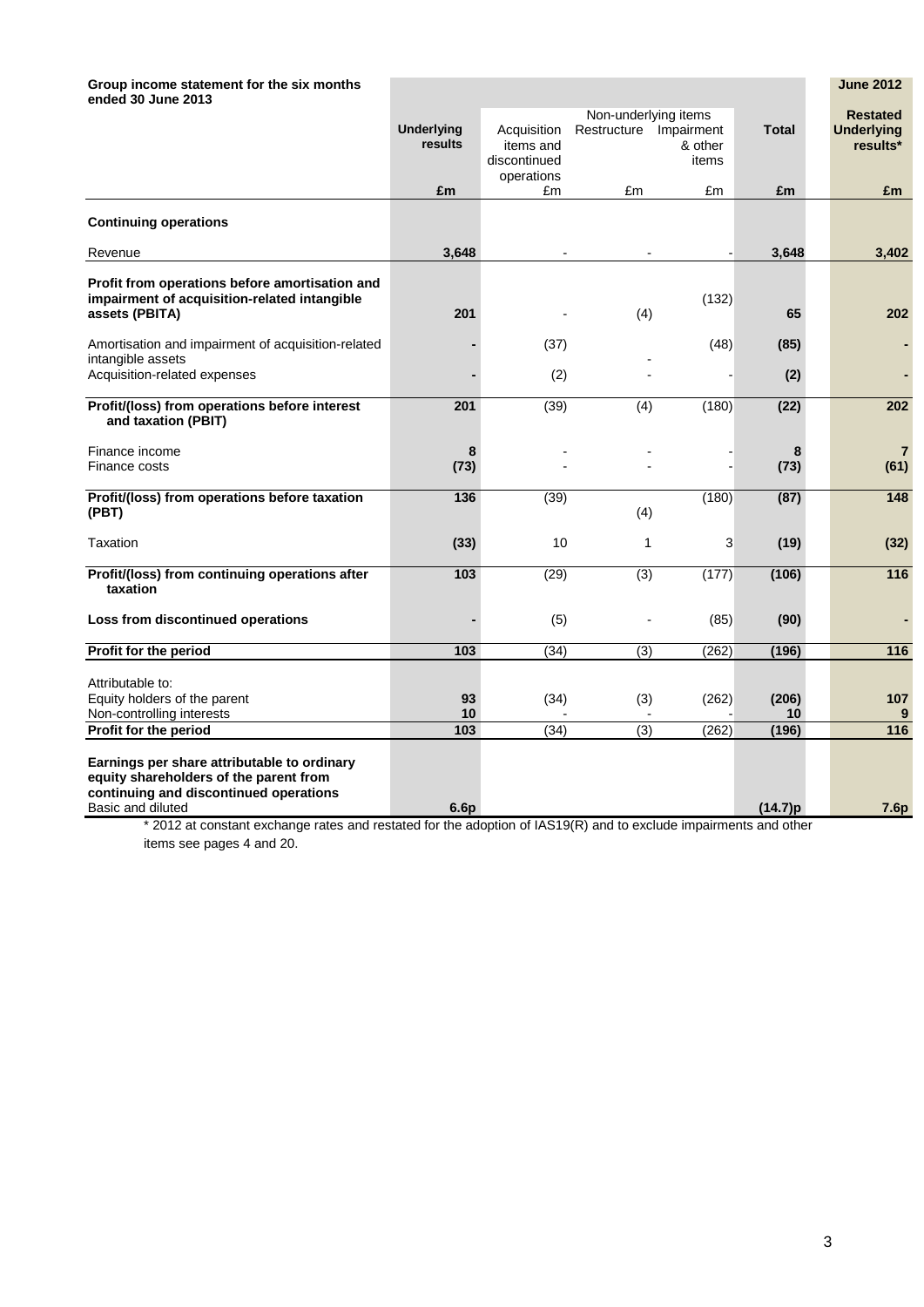# **Prior year reconciliation for discontinued and other items**

Prior year results have been restated for operations subsequently classified as discontinued (shown below) and are reconciled with previously reported results below. Prior year results have also been re-presented to separately disclose profits/losses reported on disposal of fixed assets and subsidiaries and impairments and other items relating to the release of fair value and other provisions. These items will be excluded from the group"s underlying results going forward.

Finally, upon adoption of the revised retirement benefits accounting standard (IAS19(R)) prior year PBITA has been restated to include pension administration costs that were previously reported within interest.

|                |                | December 2012    |              |  |
|----------------|----------------|------------------|--------------|--|
| <b>Revenue</b> | <b>PBITA</b>   | <b>Revenue</b>   | <b>PBITA</b> |  |
| 3,903          | 236            | 7,501            | 516          |  |
|                |                |                  |              |  |
| (333)          | (9)            | (230)            | (14)         |  |
| (72)           | (2)            | (147)            | (3)          |  |
| (42)           | (5)            |                  |              |  |
| (7)            |                | (14)             | (1)          |  |
| (454)          | (16)           | (391)            | (18)         |  |
|                |                |                  |              |  |
|                | (19)           |                  | (24)         |  |
|                |                |                  | (5)          |  |
|                | (1)            |                  | (3)          |  |
| 3,449          | 200            | 7,110            | 466          |  |
| (80)           | -              | (204)            |              |  |
| 3,369          | 200            | 6,906            | 466          |  |
| 33             | $\overline{2}$ | 118              | 8            |  |
| 3,402          | 202            | 7,024            | 474          |  |
| 80             | $\blacksquare$ | 204              |              |  |
| 3,482          | 202            | 7,228            | 474          |  |
|                |                | <b>June 2012</b> |              |  |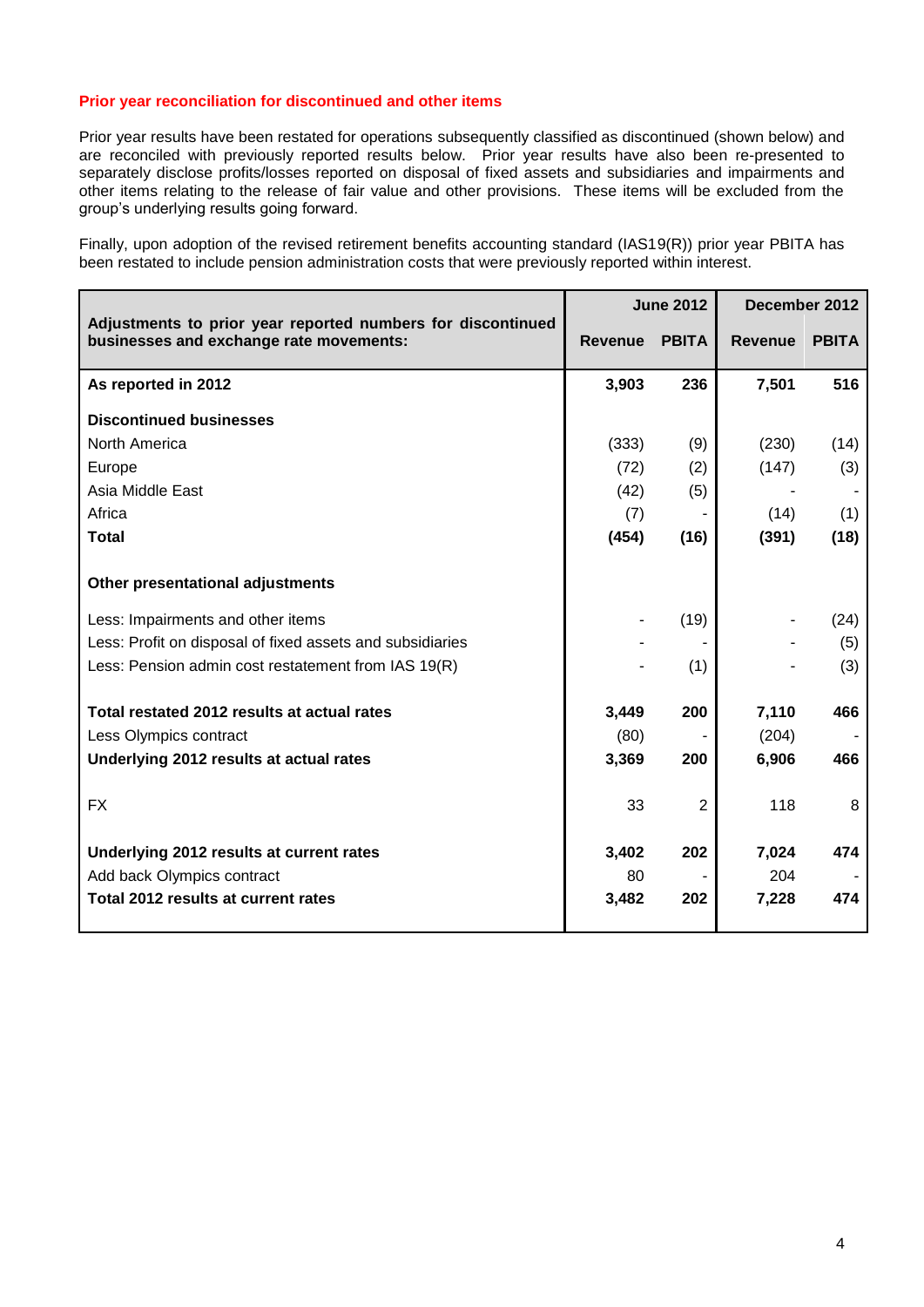Underlying earnings per share is reconciled to basic earnings per share on page 24. 2012 underlying EPS has been restated to include pensions interest under the revised employee benefits accounting standard IAS19(R) to reflect usual practice in our sector.

| Underlying earnings per share                  | H1 13 | H1 12 at<br>constant FX | H <sub>1</sub> 12 |
|------------------------------------------------|-------|-------------------------|-------------------|
|                                                | £m    | £m                      | £m                |
| PBITA from continuing operations               | 201   | 202                     | 200               |
| Interest (including pensions)                  | (65)  | (54)                    | (54)              |
| Tax (including pensions interest)              | (33)  | (32)                    | (32)              |
| <b>Minorities</b>                              | (10)  | (9)                     | (9)               |
| Underlying profit attributable to shareholders | 93    | 107                     | 105               |
| Average number of shares (m)                   | 1,403 | 1,404                   | 1,404             |
| <b>Underlying EPS (p)</b>                      | 6.6   | 7.6                     | 7.5               |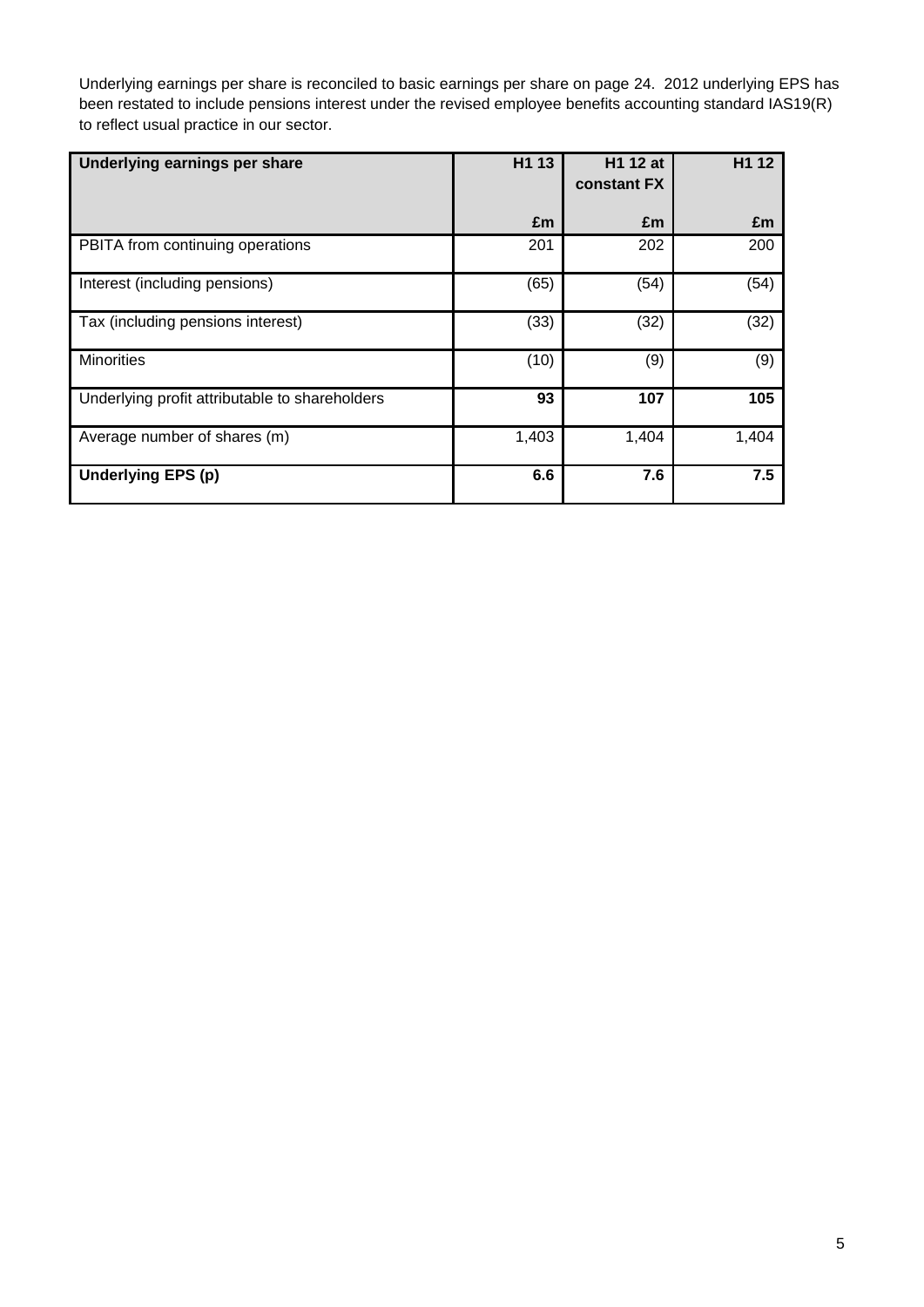# **GROUP COMMENTARY – CONTINUING OPERATIONS**

### **Sales**

In the first half of 2013, underlying sales were up 7.2% on the prior period. Organic growth was 5.4% overall and 13% in developing markets which generated revenue of £1.3 billion, 36% of group revenue (2012: 33%). Developed markets growth was impacted by a 1% decline in cash solutions.

### **PBITA**

Group underlying PBITA was £201 million and was in line with the same period last year (2012: £202 million). The first half of 2012 PBITA has been restated to reflect principally discontinued businesses (£16 million) and impairment and other items (£19 million). Full details are set out on page 4. Underlying PBITA margins were 5.5% for the first half of the year (2012: 5.9%). Developing markets generated 41% of PBITA (2012: 35%).

A review of the group"s assets and liabilities (see page 22) has resulted in a one-off charge of £132 million at PBITA level and £48 million in relation to goodwill impairment.

Restructuring programmes have commenced in the UK, Europe and Ireland at an expected cost of £30-35 million over 2013 and 2014. We will continue to look for further opportunities to save costs across the group. A restructuring charge of £4 million was taken in the first half of 2013.

### **Interest and tax**

Net interest payable on net debt was £55 million. This is a net increase of 17% over the prior period cost of £47 million, principally due to the increase in the group"s net debt. The pension interest charge was £10 million (2012: £7 million), resulting in total net finance costs of £65 million (2012: £54 million). The average cost of gross borrowings during the half year, net of interest rate hedging, was 4.0% (2012: 4.4%). The effective tax rate for the half year on underlying earnings was 24% (2012: 22%).

### **EPS**

Underlying earnings per share (see page 5 for more details and page 24 for a reconciliation to basic earnings per share) was 6.6p compared to 7.5p (7.6p at constant exchange rates) in the prior period. To reflect usual practice in our sector, 2012 underlying EPS has been restated to include pensions interest under the revised employee benefits accounting standard IAS19(R).

### **Cash flow**

Cash generated from continuing operations was £218 million. This included receipts of £76 million (2012: £12 million) relating to the Olympics contract which was offset by higher capital expenditure and payments of £60 million deferred from 2012 into 2013. Net cash flow from operations was £170 million (2012: £170 million). Capital investment was significantly front end loaded this year and increased in the first half to £118 million (2012: £69 million). The main areas of investment have been in vehicles, buildings and plant and equipment, including investments in new contracts. Investments also included £21 million on acquisitions in the first half of 2013 relating to a number of smaller cash solutions acquisitions in South Africa and Indonesia and the payment of deferred consideration on prior year acquisitions.

The group"s funding shortfall on funded defined retirement benefit schemes, on the valuation basis specified in IAS19(R) Employee Benefits, was £323 million after tax (31 December 2012: £335 million). The group has made additional pension contributions of £18 million (2012: £19 million). Net cash flow before financing was £52 million (2012: £101 million). Interest paid was £88 million (2012: £70 million) and group shareholder dividend payments were £78 million (2012: £72 million). Net cash outflow was £114 million (2012: £56 million).

### **Net debt**

The net debt position as at 30 June 2013 was £1,950 million (31 December 2012: £1,802 million). The increase of £148 million reflects net cash outflow and foreign exchange movements. The group"s net debt to EBITDA ratio is 3.2x (see page 26 for details of the calculation).

### **Disposals**

The group has announced the agreed sale of its Canadian cash solutions business for proceeds of £67 million and its Colombian Data solutions business for around £35 million. These proceeds are expected in the second half of 2013. The sale of US Government Solutions and RSS is progressing to schedule, with multiple buyers in advanced due diligence and agreement subject to achieving a satisfactory price and terms.

### **Equity raising**

The group has today announced its intention to raise funds via a placing of 9.99% of ordinary shares.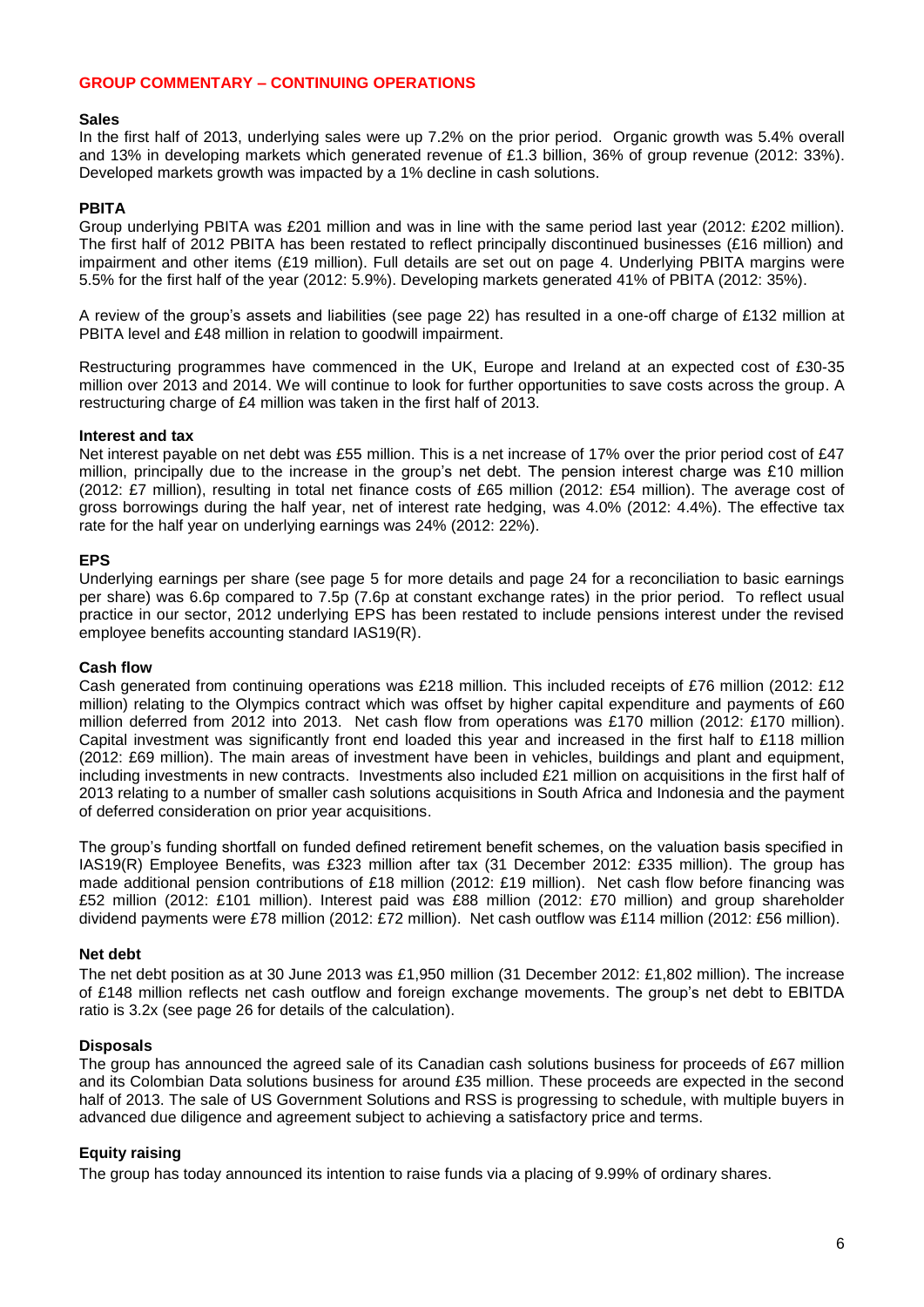# **Outlook**

Demand for the group"s services and products remains robust as reflected in 7.2% revenue growth and the potential in the global sales pipeline of £4 billion. Our focus in 2013 is to invest in topline growth and operational capacity and to begin restructuring a number of our businesses. We expect 2013 to be a year of consolidation and the actions we are taking to deliver benefits from 2014 onwards. In the medium term we expect the group to start to deliver attractive revenue growth and we expect that operational actions across a wide range of areas will provide the opportunity to improve margins over time.

# **Dividend**

The board has declared an interim dividend of 3.42p per share (DKK 0.2972), unchanged from the prior period.

**28 August 2013**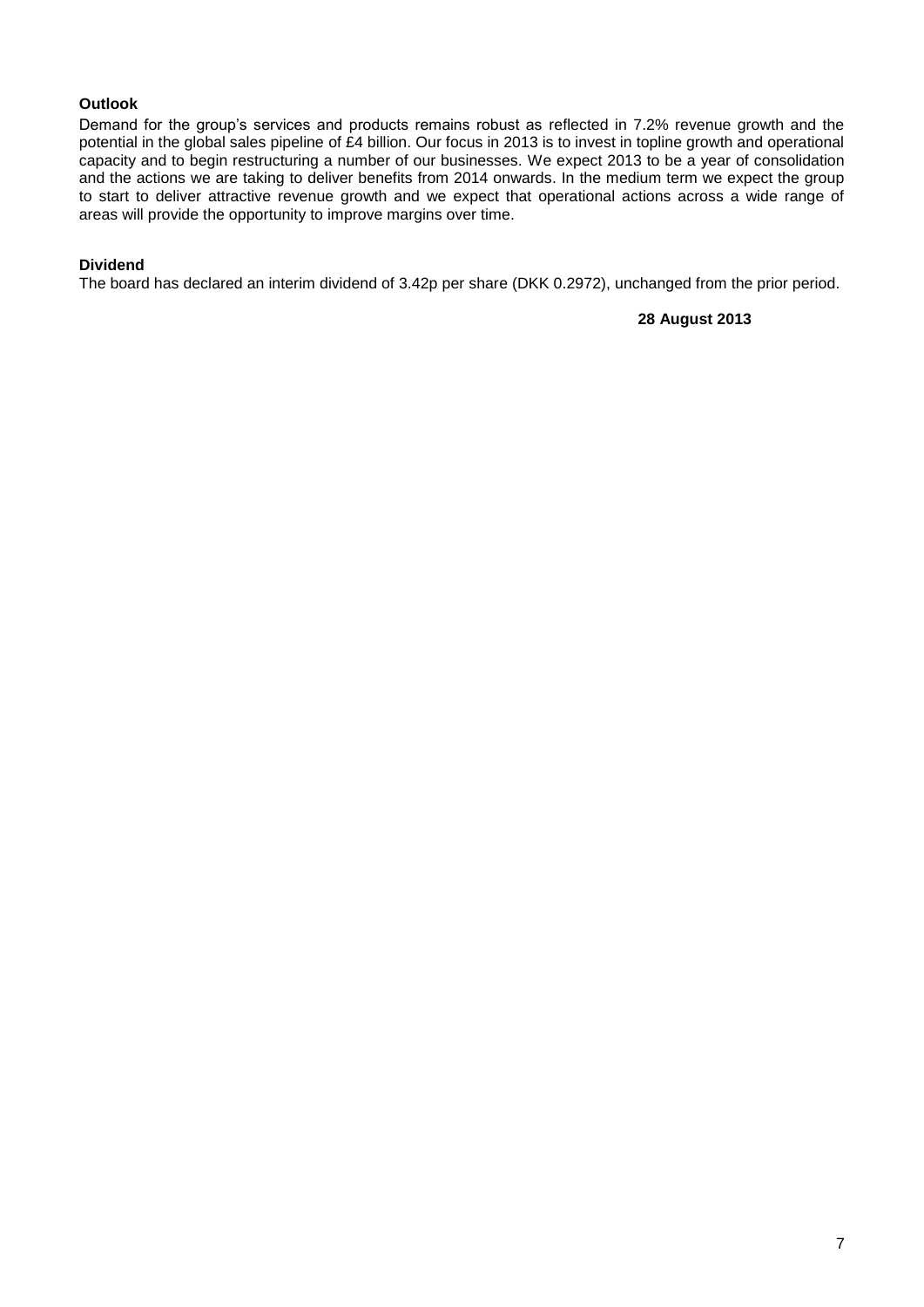# **SEGMENTAL ANALYSIS**

### **Results**

The analysis of the group's business performance outlined in this announcement has been updated to reflect internal management reporting lines which are now based on geographic regions.

# **Regional and Total Group underlying performance**

|                                           | <b>Turnover</b> |       | <b>PBITA</b> |       | <b>Margins</b> | Organic<br>Growth |       |
|-------------------------------------------|-----------------|-------|--------------|-------|----------------|-------------------|-------|
|                                           | £m              |       | £m           |       | $\frac{0}{0}$  | %                 |       |
| * At constant exchange rates              | H1 13           | H1 12 | H1 13        | H1 12 | H1 13          | H1 12             | H1 13 |
| Africa *                                  | 241             | 219   | 20           | 15    | 8.3%           | 6.8%              | 6%    |
| Americas <sup>*</sup>                     | 978             | 889   | 50           | 50    | 5.1%           | 5.6%              | 5%    |
| Asia Middle East *                        | 708             | 609   | 50           | 45    | 7.1%           | 7.4%              | 16%   |
| Continental Europe *                      | 824             | 832   | 45           | 51    | 5.5%           | 6.1%              | $-2%$ |
| UK & Ireland *                            | 897             | 853   | 60           | 62    | 6.7%           | 7.3%              | 5%    |
| <b>Total Group before Head</b><br>Office* | 3,648           | 3,402 | 225          | 223   | 6.2%           | 6.6%              | 5%    |
| Head office costs *                       |                 |       | (24)         | (21)  |                |                   |       |
| <b>Total Group*</b>                       | 3,648           | 3,402 | 201          | 202   | 5.5%           | 5.9%              | 5%    |
| Exchange differences                      | -               | (33)  |              | (2)   |                |                   |       |
| At actual exchange rates                  | 3,648           | 3,369 | 201          | 200   |                |                   |       |

# **Service line underlying performance**

|                                                 |                                   | Turnover                 |                                   | <b>PBITA</b>             |                                   | <b>Margins</b>           | <b>Organic Growth</b>             |                          |
|-------------------------------------------------|-----------------------------------|--------------------------|-----------------------------------|--------------------------|-----------------------------------|--------------------------|-----------------------------------|--------------------------|
| <b>Six months to June 2013</b>                  | £m                                |                          | £m                                |                          | $\%$                              |                          | %                                 |                          |
|                                                 | <b>Secure</b><br><b>Solutions</b> | Cash<br><b>Solutions</b> | <b>Secure</b><br><b>Solutions</b> | Cash<br><b>Solutions</b> | <b>Secure</b><br><b>Solutions</b> | Cash<br><b>Solutions</b> | <b>Secure</b><br><b>Solutions</b> | Cash<br><b>Solutions</b> |
| <b>Developed Markets</b>                        | 1,946                             | 385                      | 104                               | 28                       | 5.3%                              | 7.3%                     | 2%                                | $-1%$                    |
| <b>Developing Markets</b>                       | 1,088                             | 229                      | 67                                | 26                       | 6.2%                              | 11.4%                    | 13%                               | 13%                      |
| <b>Total Group before</b><br><b>Head Office</b> | 3,034                             | 614                      | 171                               | 54                       | 5.6%                              | 8.8%                     | 6%                                | 4%                       |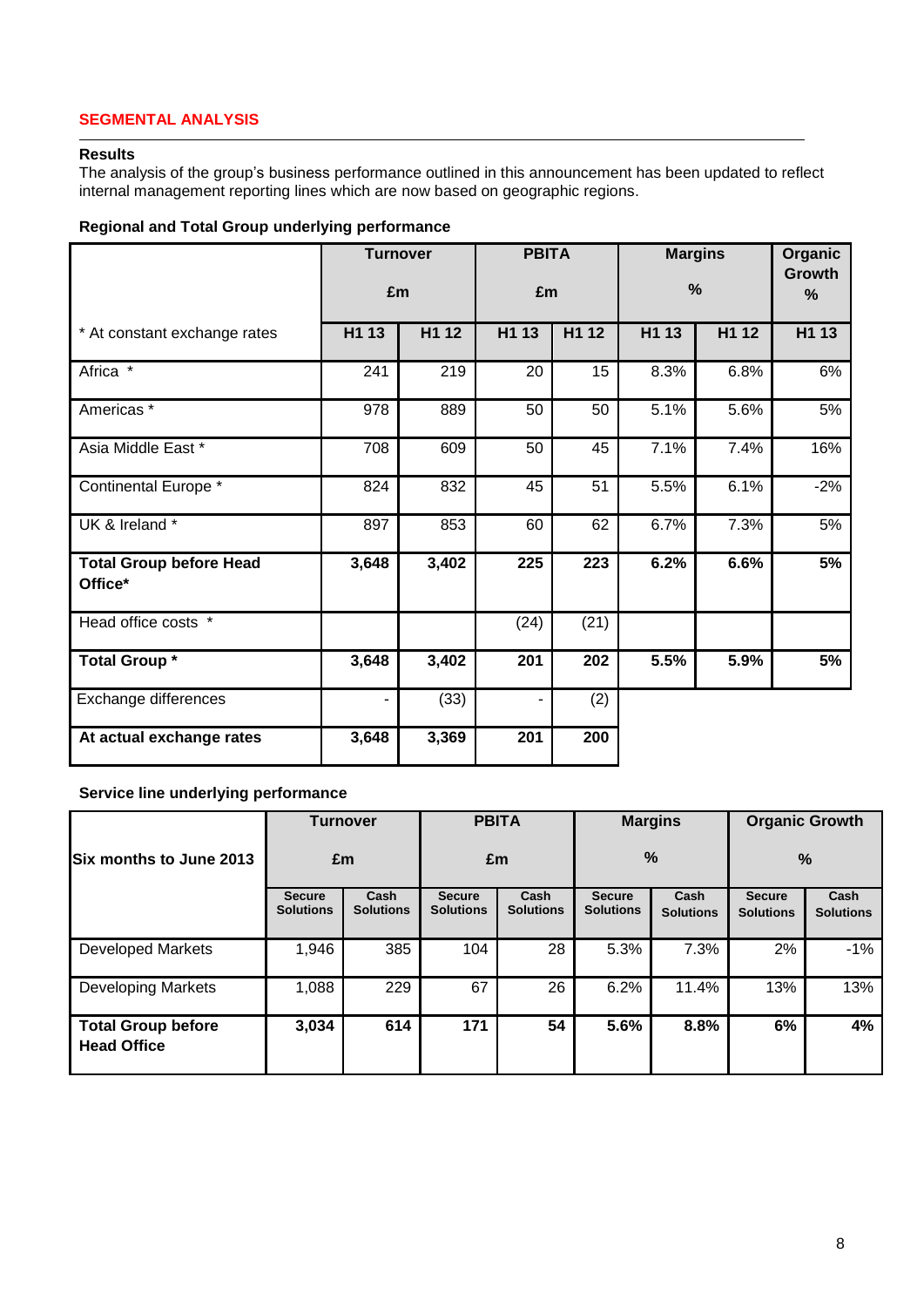|                                                 |                                   | <b>PBITA</b><br><b>Turnover</b> |                                   |                          |                                   |                          |                                   | <b>Margins</b>           |  | <b>Organic Growth</b> |
|-------------------------------------------------|-----------------------------------|---------------------------------|-----------------------------------|--------------------------|-----------------------------------|--------------------------|-----------------------------------|--------------------------|--|-----------------------|
| Six months to June 2012                         | £m                                |                                 | £m                                |                          | $\frac{0}{0}$                     |                          | $\%$                              |                          |  |                       |
| At 2013 rates                                   | <b>Secure</b><br><b>Solutions</b> | Cash<br><b>Solutions</b>        | <b>Secure</b><br><b>Solutions</b> | Cash<br><b>Solutions</b> | <b>Secure</b><br><b>Solutions</b> | Cash<br><b>Solutions</b> | <b>Secure</b><br><b>Solutions</b> | Cash<br><b>Solutions</b> |  |                       |
| <b>Developed Markets</b>                        | 1,896                             | 389                             | 109                               | 35                       | 5.7%                              | 9.0%                     | 6%                                | $-1\%$                   |  |                       |
| <b>Developing Markets</b>                       | 923                               | 194                             | 58                                | 21                       | 6.3%                              | 10.8%                    | 8%                                | 11%                      |  |                       |
| <b>Total Group before</b><br><b>Head Office</b> | 2,819                             | 583                             | 167                               | 56                       | 5.9%                              | 9.6%                     | 6%                                | 3%                       |  |                       |

### **Secure Solutions**

The secure solutions businesses delivered 13% organic growth in developing markets and 2% in developed markets. Margins in developed markets were impacted by an adverse sales mix in the USA and lower volumes in our Dutch Care & Justice business. Trading conditions in Europe remain challenging and we are restructuring some of our businesses to restore margins. Secure solutions margins in developing markets were broadly unchanged at 6.2% (2012: 6.3%).

# **Cash Solutions**

The cash solutions business produced organic revenue growth of 4%. Margins were lower than prior year in the developed markets at 7.3% (2012: 9.0%), principally due to weaker financial performance in the UK and Ireland cash businesses which are being restructured to improve future performance. Developing markets margins were higher at 11.4% (2012: 10.8%) due to strong performances in South Africa and the Middle East. G4Si, the international valuables business, achieved another strong performance, with good organic growth supported by an increase in commodity shipments such as pre-refined and refined metal, bank notes, credit cards, and pharmaceuticals.

# **AFRICA**

In **Africa** organic growth was 6%. The previous year benefited from a contract to provide security for major projects in **Nigeria** which completed at the end of 2012. Margins were much stronger at 8.3%, due to improved performances across the region but especially in **South Africa**. New contracts won include the Port of Tangiers in **Morocco** and a manned security contract with the United Nations in **Southern Sudan**. The current bidding pipeline in Africa remains strong – particularly in financial services, mining and government, with increasing numbers of both multi-country and larger scale bids. Following the loss of the principal contract in Djibouti we have taken the decision to exit this market.

# **AMERICAS**

In the **Americas**, organic growth overall was 5%, impacted by a reduction in volume for the US Southern Border Patrol contract and a reduction in spend from financial institutions in the US as the need for additional protection from protest groups reduced. The regional margin was lower at 5.1% (2012: 5.6%) due to increased provisioning for general liability and workers compensation claims in the **US**, the absence of contract transition incentives which were received in 2012 and a weak performance from our Brazil technology business.

Contract wins remained robust over the period with major contract awards from Amazon and a major US regional financial institution in the US and a number of contract wins in the financial services, government and extractives sectors In **Latin America**. The **Brazilian** facilities management and manned security acquisitions Interativa and Vanguarda are performing well. Today we have also announced that we have entered into a definitive agreement to sell our secure archiving business in Colombia to Iron Mountain for £35 million. Closing is subject to customary closing conditions and is expected within the next month.

The sale of our US Government Solutions and RSS businesses, as previously announced, is progressing to schedule.

Today we have also announced that we have entered into a definitive agreement to sell our cash solutions business in **Canada** to GardaWorld for a consideration of £67 million. Closing is subject to customary closing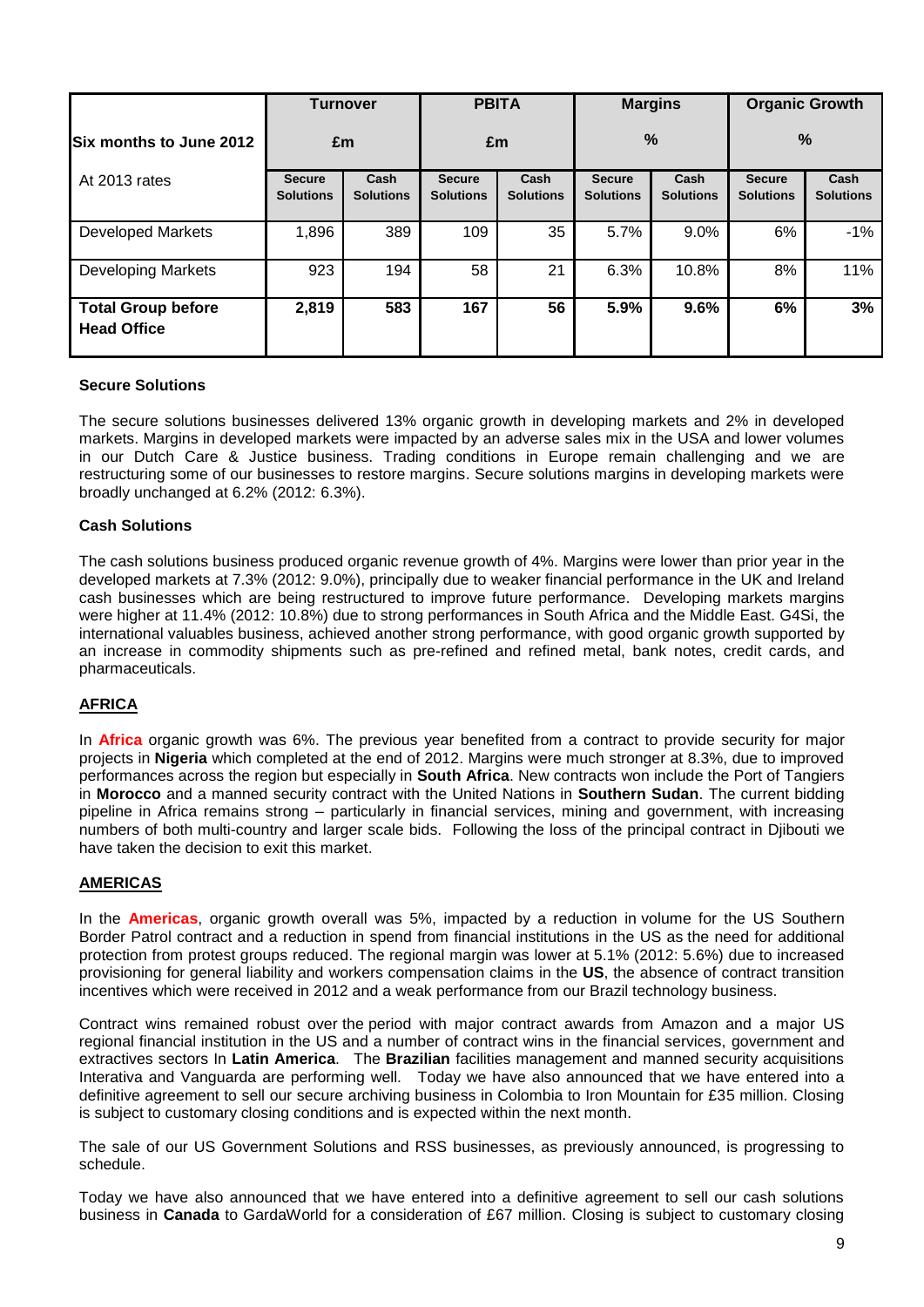conditions including regulatory approval, and is expected before the end of the year. The cash solutions market has proved challenging in Canada for a number of years and we believe that the divestment represents the best value for our shareholders, and will enable us to focus our resources and expertise in faster growing cash solutions markets.

In the **United States** we are seeing increasing interest in our Retail Cash Solutions product, Cash 360, with two small contracts awarded recently. Overall, the North American business has a strong contract pipeline with more than £600 million in near term opportunities across all sectors and a visible long term pipeline of more than £1.5 billion.

# **ASIA MIDDLE EAST**

Organic growth in **Asia Middle East** was very strong at 16% but margins were down slightly at 7.1% mainly due to the completion of some high margin temporary work in **Indonesia** and start-up costs in **China** where we were recently awarded one of the first licences to operate a manned security business. We had strong performances in the care and justice businesses in **Australia** and **New Zealand,** including an electronic monitoring contract in Victoria in **Australia.** We won demining and risk management contracts in **Iraq** for international oil companies, and manned security contracts in the **UAE** including the Abu Dhabi Education Council, Etisalat and a renewal and expansion of the customer service contract for Dubai airport. In July the Australian Government announced that there would be a significant expansion of our Manus Island immigration centre contract – we expect this expansion to begin next month and to be fully operational in November.

# **EUROPE**

In **Continental Europe** organic growth was -2% and margins were lower due to the impact of the proposed closure of 23 prisons and other cost reductions by the Ministry of Justice in the **Netherlands**. We were recently awarded the manned security contract for Charleroi airport in **Belgium** which will start in October 2013.

Revenues for the security systems business, which accounts for around 20% of **Continental European** secure solutions revenues, remains in line with 2012. Contract wins include Stockholm municipal parking collections work in **Sweden,** and a manned security contract for Google in **Finland** offsetting the loss of a large Finnish retail customer.

Most Eastern European markets continued to face challenging market conditions and saw organic growth decline. We have, however won a major systems contract with Lego in **Hungary** and an Agip Shell contract in **Kazakhstan**.

# **UK & IRELAND**

There was organic growth of 5% in **UK & Ireland** in the first half of the year, with strong growth in care and justice services and police outsourcing. Weaker performance in the UK & Ireland cash solutions businesses was the primary reason for lower margins.

In UK cash solutions, restructuring and business improvement plans are being successfully implemented. We have also renewed a major Tesco Stores contract, have been selected as preferred bidder on a renewal with HSBC in the first half of 2013 and have expanded our outsourcing partnership with Lloyds Banking Group, taking over the management of their Edinburgh cash processing centre in June. We are also in discussions with a number of our bank customers in relation to additional new outsourcing opportunities.

UK contracts won during the first half of 2013 include being selected by the Department for Work & Pensions (DWP) to manage the Child Maintenance Options Contact Centre Service, provision of security at the G8 Summit in June and our first contract to provide secure patient transport services under a three-year deal with Northumberland, Tyne and Wear NHS Foundation Trust. Other recent contract awards include Derbyshire and Nottinghamshire Police Forensic Medical Services which began in June. The UK events security business successfully supported the UK Police Service of Northern Ireland (PSNI) at the G8 Summit held at Lough Erne in Northern Ireland in June, delivering a range of specialised security solutions, including stewarding, monitoring of site perimeters, custody facilities and securing access to venues. We have also won a number of new contracts to provide security at high profile events across the UK. We have been shortlisted on a number of opportunities for residential smart meter installation and expect to be informed whether we have been successful before the end of the year.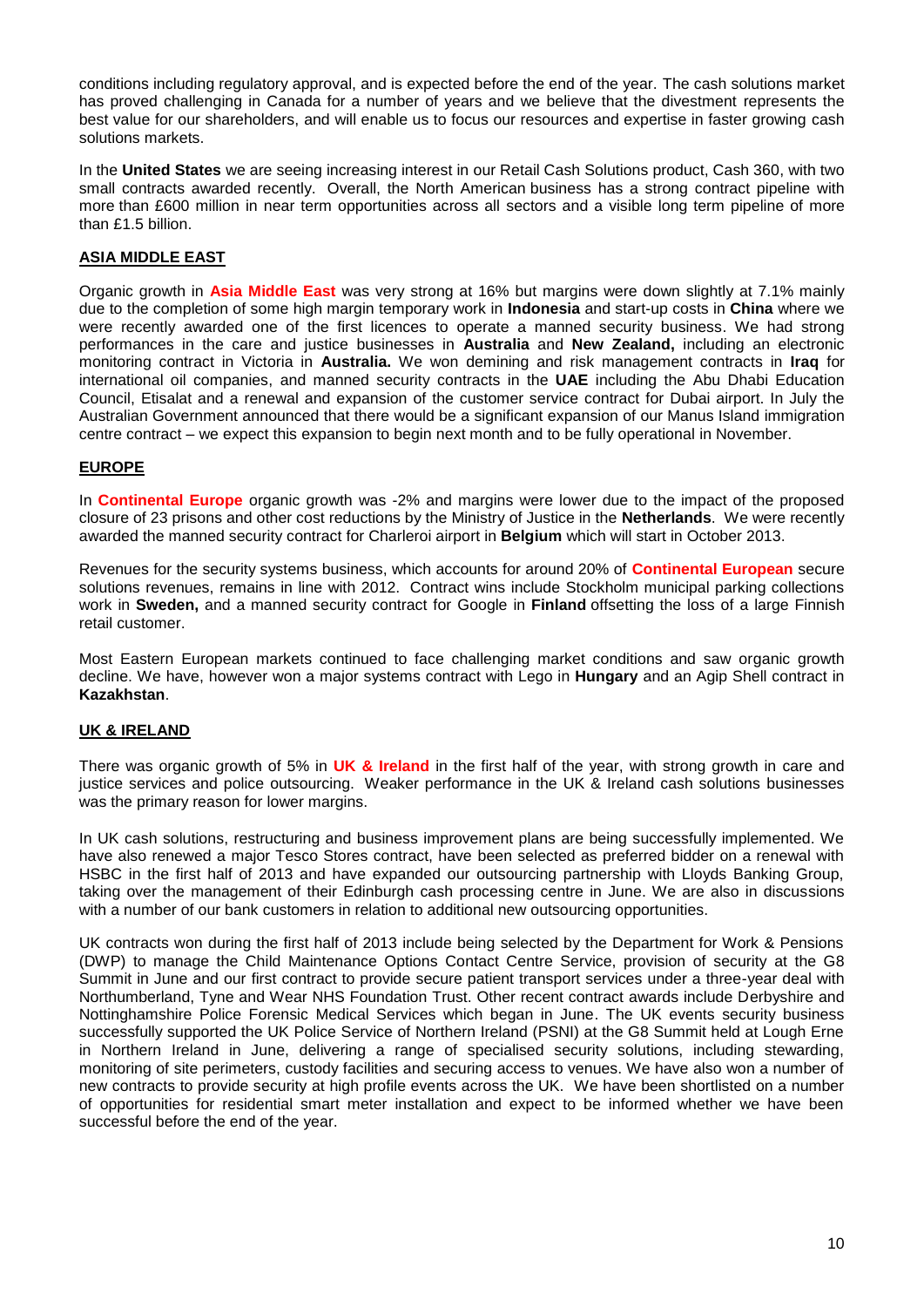We have renewed and extended a global contract with a major oil and gas company, covering 32 countries. The new contract is for five years with an option to extend for a further two, worth approximately \$100 million per annum. It will create opportunities for organic growth and will see us work with the customer in new territories such as Brazil and Argentina.

In July, the UK Ministry of Justice (MoJ) announced that it believes we have overbilled for Electronic Monitoring services. G4S has engaged the law firm Linklaters to review these billings. In the event that G4S becomes aware of any evidence of misconduct then appropriate action will be taken by the company including, where applicable, referral to the relevant authorities. We will also reimburse the MoJ any amounts found to have been overpaid. In August, G4S advised the MoJ that it had withdrawn from the bidding process for the next generation of electronic monitoring contracts.

Trading conditions in **Ireland** remain challenging in 2013 and in response a restructuring programme has been initiated in the cash solutions business. We expect the business to return to profitability in 2014 and improve further in 2015.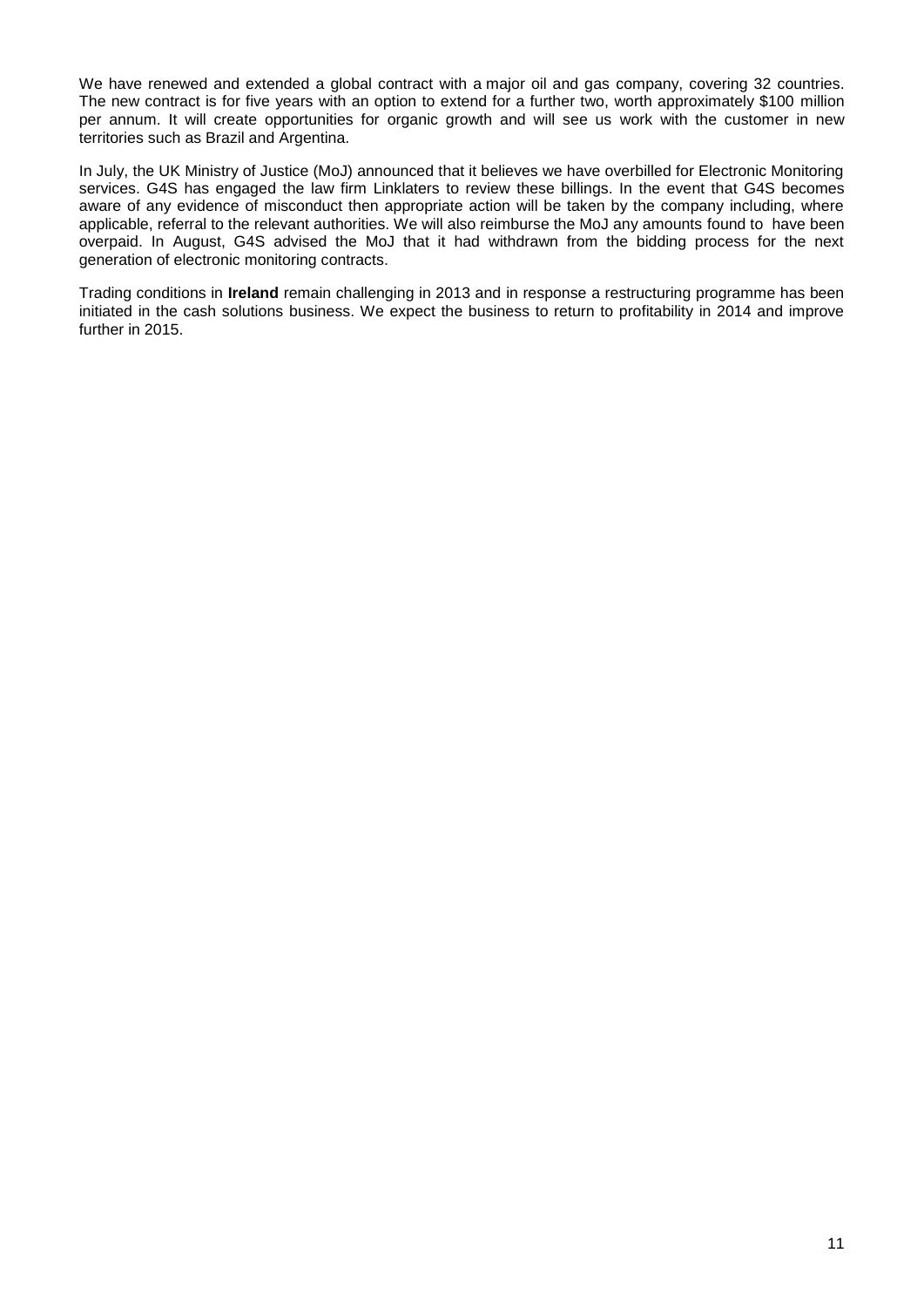### **OTHER FINANCIAL ISSUES**

### **Risks and uncertainties**

A discussion of the group"s risk assessment and control processes and the principal risks and uncertainties that could affect the business activities or financial results is detailed on pages 46,47 and 67,68 of the company"s annual report for the financial year ended 31 December 2012, a copy of which is available on the group"s website at [www.g4s.com.](http://www.g4s.com/)

The group"s credit risk profile was assessed by Standard & Poor"s and revised from BBB- to to BBB- (Negative) on 30 May 2013. Apart from this change, the business risks and uncertainties are expected to remain broadly the same during the remaining six months of the financial year.

### **Credit facilities**

The group"s credit rating was revised by Standard & Poor"s to BBB- (Negative) on 30 May 2013.

The group has no material debt maturities until March 2016 and has a diverse range of finance providers. Borrowings are principally in pounds sterling, US dollars and euros reflecting the geographies of significant operational assets and profits.

The group's main sources of finance and their applicable rates are set out below:

(i) A £1.1bn multicurrency revolving credit facility provided by a consortium of lending banks at a margin of 0.95% over Libor and maturing on 10 March 2016. As at 30 June 2013 the drawings were US\$ 160m, Euro 70m and £170m.

(ii) A US\$ 550m private placement of notes issued on 1 March 2007, which mature at various dates between 2014 and 2022, and bear interest at rates between 5.77% and 6.06%.

(iii) US\$ 514m and £69m private placement notes issued on 15 July 2008, which mature at various dates between 2013 and 2020 and bear interest at rates between 6.09% and 7.56%.

(iv) A £350m Public Note issued on 13 May 2009 bearing an interest rate of 7.75%, maturing 13 May 2019.

(v) A Euro 600m Public Note issued on 2 May 2012 bearing an interest rate of 2.875%, maturing 2 May 2017.

(vi) A Euro 500m Public Note issued on 6 December 2013 bearing an interest rate of 2.625%, maturing 6 December 2018.

As of 30 June 2013 unutilised committed facilities were £765m. The group has sufficient borrowing capacity to finance its current investment plans.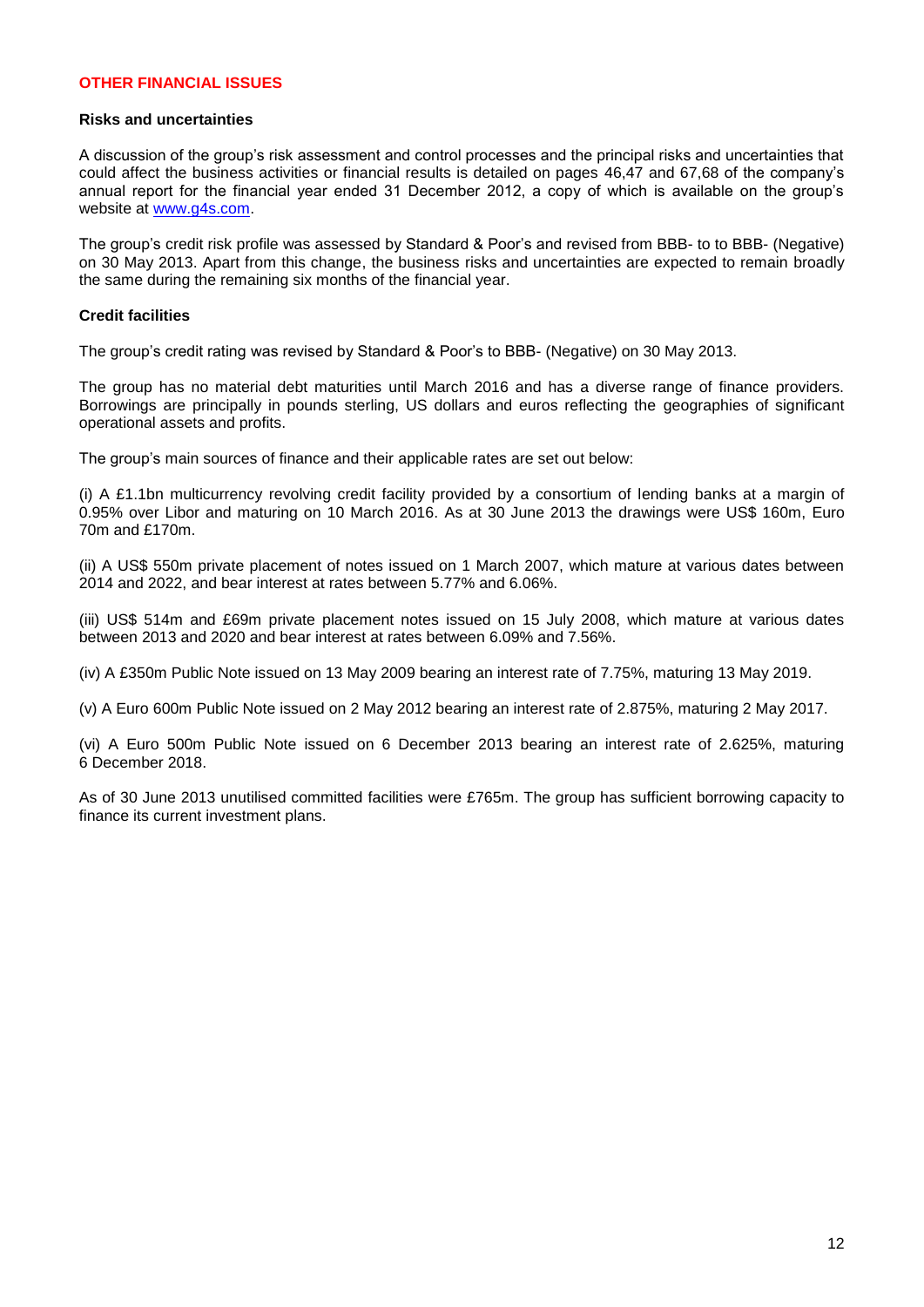# Unaudited half-yearly results announcement

For the six months ended 30 June 2013

### Directors' responsibility statement in respect of the half-yearly results announcement

We confirm that to the best of our knowledge:

- this condensed set of financial statements has been prepared in accordance with International Accounting Standard (IAS) 34 *Interim Financial Reporting* as adopted by the EU
- the half-yearly report includes a fair review of the information required by:
	- (a) DTR 4.2.7R of the *Disclosure and Transparency Rules*, being an indication of important events that have occurred during the first six months of the financial year and their impact on the condensed set of financial statements; and a description of the principal risks and uncertainties for the remaining six months of the year; and
	- (b) DTR 4.2.8R of the *Disclosure and Transparency* Rules, being related party transactions that have taken place in the first six months of the current financial year and that have materially affected the financial position or performance of the entity during that period; and any changes in the related party transactions described in the last annual report that could do so.

The responsibility statement is signed by:

### **Ashley Almanza**

Group Chief Executive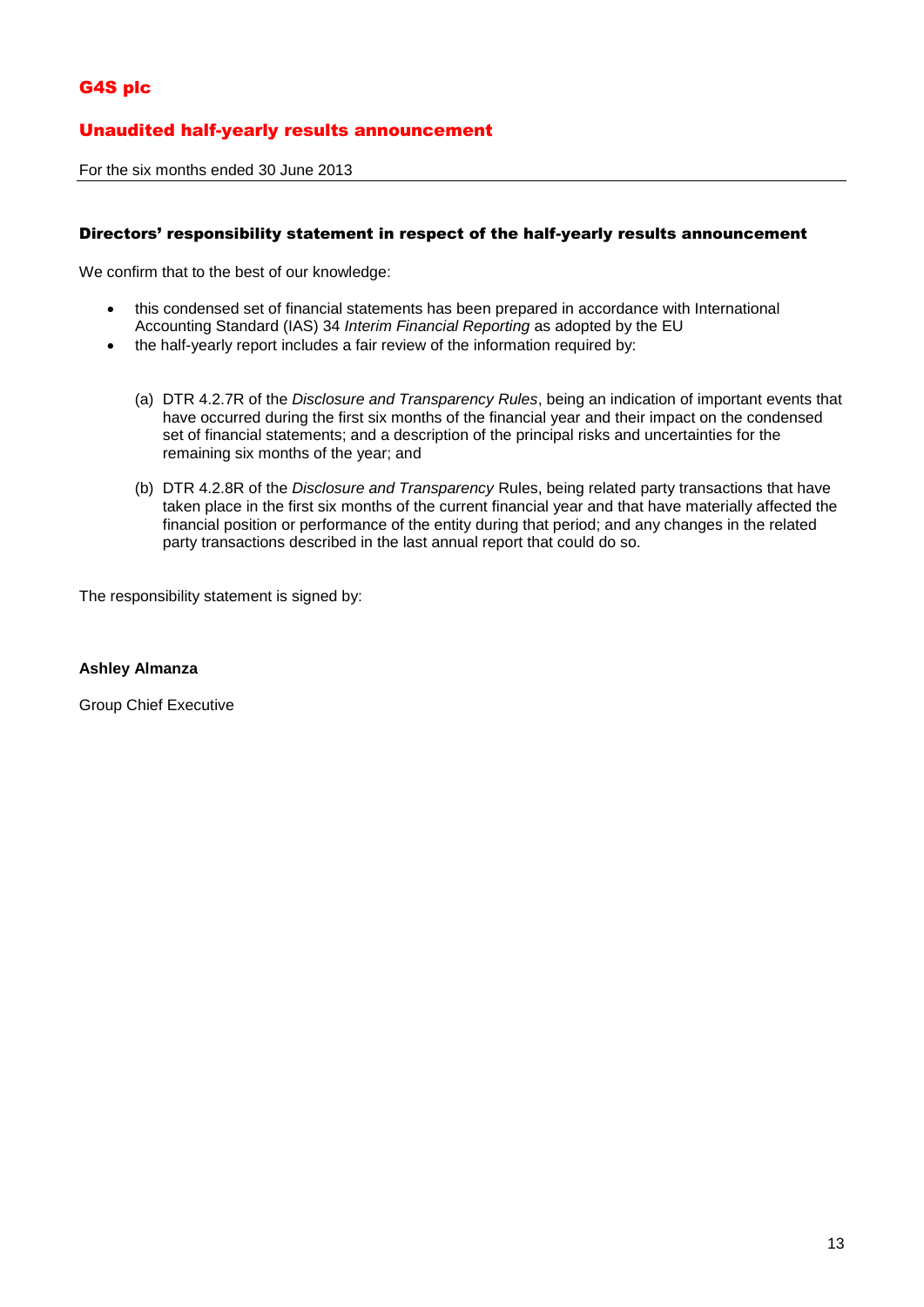# G4S plc Unaudited half-yearly results announcement

For the six months ended 30 June 2013

# Consolidated income statement

For the six months ended 30 June 2013

|                                                                                                                                                      |                | Six months ended 30.6.13 |                                                        |                        |                             |             |  |  |
|------------------------------------------------------------------------------------------------------------------------------------------------------|----------------|--------------------------|--------------------------------------------------------|------------------------|-----------------------------|-------------|--|--|
|                                                                                                                                                      |                | <b>Underlying</b>        |                                                        | Non-underlying items   |                             | Total       |  |  |
|                                                                                                                                                      |                | results                  | Acquisition<br>items and<br>discontinued<br>operations | Restructuring<br>costs | Impairment &<br>other items |             |  |  |
|                                                                                                                                                      | <b>Notes</b>   | £m                       | £m                                                     | £m                     | £m                          | £m          |  |  |
| <b>Continuing operations</b>                                                                                                                         |                |                          |                                                        |                        |                             |             |  |  |
| Revenue                                                                                                                                              | $\mathbf{2}$   | 3,648                    |                                                        |                        |                             | 3,648       |  |  |
| Profit from operations before amortisation and<br>impairment of acquisition-related intangible assets<br>(PBITA)                                     | $\mathbf{2}$   | 201                      |                                                        | (4)                    | (132)                       | 65          |  |  |
| Amortisation and impairment of acquisition-related                                                                                                   |                |                          | (37)                                                   |                        | (48)                        | (85)        |  |  |
| intangible assets<br>Acquisition-related expenses                                                                                                    |                |                          | (2)                                                    |                        |                             | (2)         |  |  |
| Profit/(loss) from operations before interest and<br>taxation (PBIT)                                                                                 | 2, 3           | 201                      | (39)                                                   | (4)                    | (180)                       | (22)        |  |  |
| Finance income                                                                                                                                       | 6              | 8                        |                                                        |                        |                             | 8           |  |  |
| Finance costs                                                                                                                                        | $\overline{7}$ | (73)                     |                                                        |                        |                             | (73)        |  |  |
| Profit/(loss) from operations before taxation (PBT)                                                                                                  |                | 136                      | (39)                                                   | (4)                    | (180)                       | (87)        |  |  |
| Taxation:                                                                                                                                            |                |                          |                                                        |                        |                             |             |  |  |
| Before amortisation of acquisition-related intangible assets                                                                                         |                | (33)                     |                                                        | 1                      | 3                           | (29)        |  |  |
| - On amortisation of acquisition-related intangible assets                                                                                           | 8              | (33)                     | 10<br>10                                               | 1                      | 3                           | 10<br>(19)  |  |  |
|                                                                                                                                                      |                |                          |                                                        |                        |                             |             |  |  |
| Profit/(loss) from continuing operations after taxation                                                                                              |                | 103                      | (29)                                                   | (3)                    | (177)                       | (106)       |  |  |
| Loss from discontinued operations                                                                                                                    |                |                          | (5)                                                    |                        | (85)                        | (90)        |  |  |
| Profit/(loss) for the period                                                                                                                         |                | 103                      | (34)                                                   | (3)                    | (262)                       | (196)       |  |  |
| Attributable to:<br>Equity holders of the parent<br>Non-controlling interests                                                                        |                | 93<br>10                 | (34)                                                   | (3)                    | (262)                       | (206)<br>10 |  |  |
| Profit/(loss) for the period                                                                                                                         |                | 103                      | (34)                                                   | (3)                    | (262)                       | (196)       |  |  |
| Earnings per share attributable to ordinary equity<br>shareholders of the parent from continuing and<br>discontinued operations<br>Basic and diluted | 9              | 6.6p                     |                                                        |                        |                             | (14.7)p     |  |  |
|                                                                                                                                                      |                |                          |                                                        |                        |                             |             |  |  |
| Dividends proposed in respect of the period<br>Interim dividend                                                                                      | 10             |                          |                                                        |                        |                             | 3.42p       |  |  |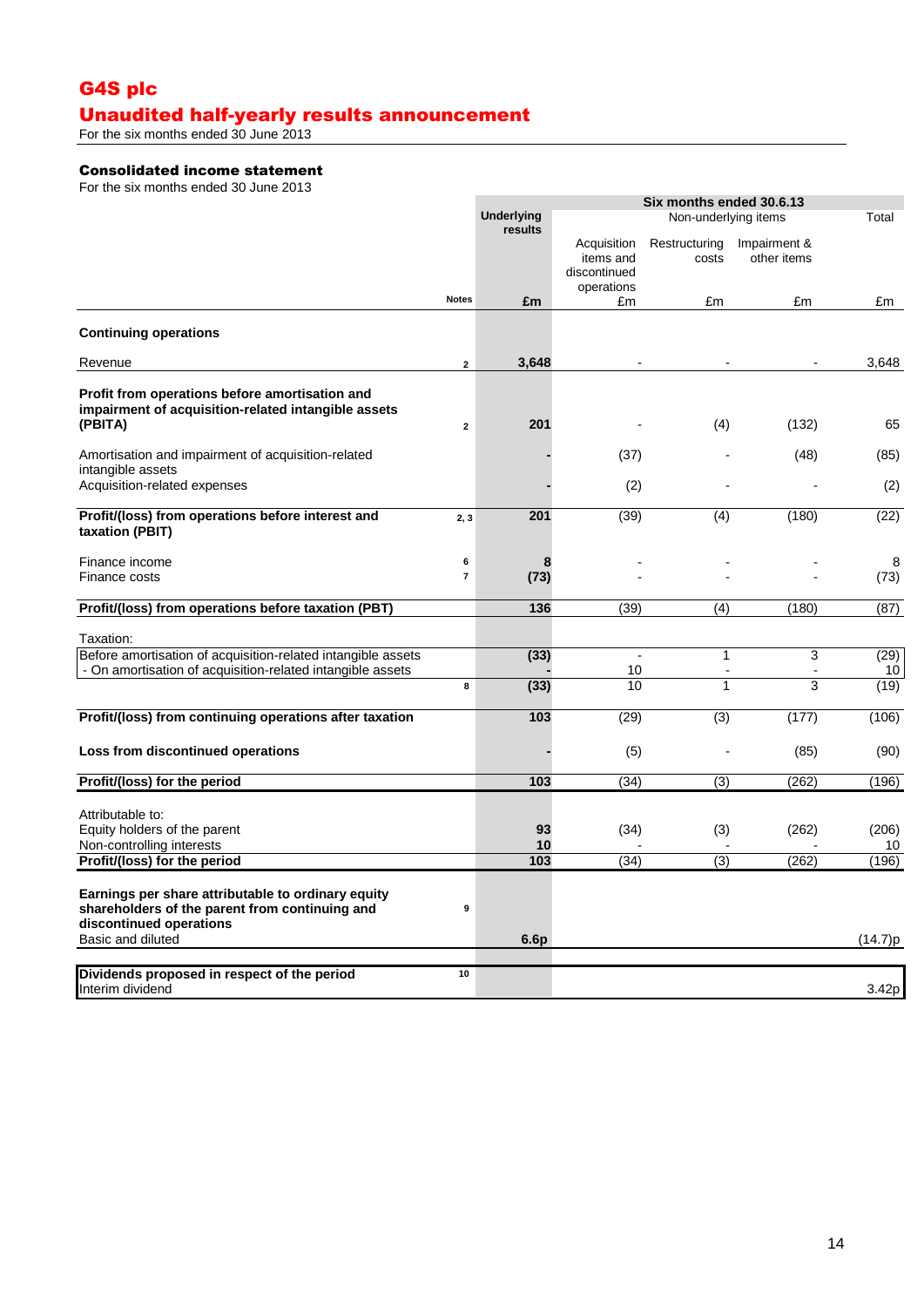### Consolidated income statement

For the six months ended 30 June 2012

### **Six months ended 30.6.12 - restated** Non-underlying items

|                                                                                                                                                      |                              | <b>Exceptional items</b>                               |                                  |                        |          |            |  |  |
|------------------------------------------------------------------------------------------------------------------------------------------------------|------------------------------|--------------------------------------------------------|----------------------------------|------------------------|----------|------------|--|--|
|                                                                                                                                                      | Underlying<br><b>Results</b> | Acquisition<br>items and<br>discontinued<br>operations | Impairment<br>and other<br>items | Restructuring<br>costs | Olympics | Total      |  |  |
|                                                                                                                                                      | <b>Notes</b><br>£m           | £m                                                     | £m                               | £m                     | £m       | £m         |  |  |
| <b>Continuing operations</b>                                                                                                                         |                              |                                                        |                                  |                        |          |            |  |  |
| Revenue<br>$\mathbf{2}$                                                                                                                              | 3,369                        |                                                        |                                  |                        | 80       | 3,449      |  |  |
| Profit from operations before<br>amortisation of acquisition-related<br>intangible assets (PBITA)<br>$\mathbf{2}$                                    | 200                          |                                                        | 19                               | (22)                   | (50)     | 147        |  |  |
| Amortisation of acquisition-related                                                                                                                  |                              | (44)                                                   |                                  |                        |          | (44)       |  |  |
| intangible assets<br>Acquisition-related expenses                                                                                                    |                              | (1)                                                    |                                  |                        |          | (1)        |  |  |
| Profit from operations before interest<br>2, 3<br>and taxation (PBIT)                                                                                | 200                          | (45)                                                   | 19                               | (22)                   | (50)     | 102        |  |  |
| Finance income<br>6<br>$\overline{7}$<br>Finance costs                                                                                               | 7<br>(61)                    |                                                        |                                  |                        |          | 7<br>(61)  |  |  |
| Profit from operations before taxation<br>(PBT)                                                                                                      | 146                          | (45)                                                   | 19                               | (22)                   | (50)     | 48         |  |  |
| Taxation:                                                                                                                                            |                              |                                                        |                                  |                        |          |            |  |  |
| Before amortisation of acquisition-related intangible assets<br>- On amortisation of acquisition-related intangible<br>assets                        | (32)                         | 12                                                     | (4)                              | 3                      | 10       | (23)<br>12 |  |  |
|                                                                                                                                                      | 8<br>(32)                    | $\overline{12}$                                        | (4)                              | 3                      | 10       | (11)       |  |  |
| Profit/(loss) from continuing operations after<br>taxation                                                                                           | 114                          | (33)                                                   | 15                               | (19)                   | (40)     | 37         |  |  |
| Loss from discontinued operations                                                                                                                    | $\pmb{4}$                    | (6)                                                    |                                  |                        |          | (6)        |  |  |
| Profit for the period                                                                                                                                | 114                          | (39)                                                   | 15                               | (19)                   | (40)     | 31         |  |  |
| Attributable to:<br>Equity holders of the parent<br>Non-controlling interests                                                                        | 105<br>9                     | (39)                                                   | 15                               | (19)                   | (40)     | 22<br>9    |  |  |
| Profit for the period                                                                                                                                | 114                          | (39)                                                   | 15                               | (19)                   | (40)     | 31         |  |  |
| Earnings per share attributable to ordinary equity<br>shareholders of the parent from continuing and<br>discontinued operations<br>Basic and diluted | 9<br>7.5p                    |                                                        |                                  |                        |          | 1.6p       |  |  |
| Dividends declared in respect of the period<br>Interim dividend                                                                                      | 10                           |                                                        |                                  |                        |          | 3.42p      |  |  |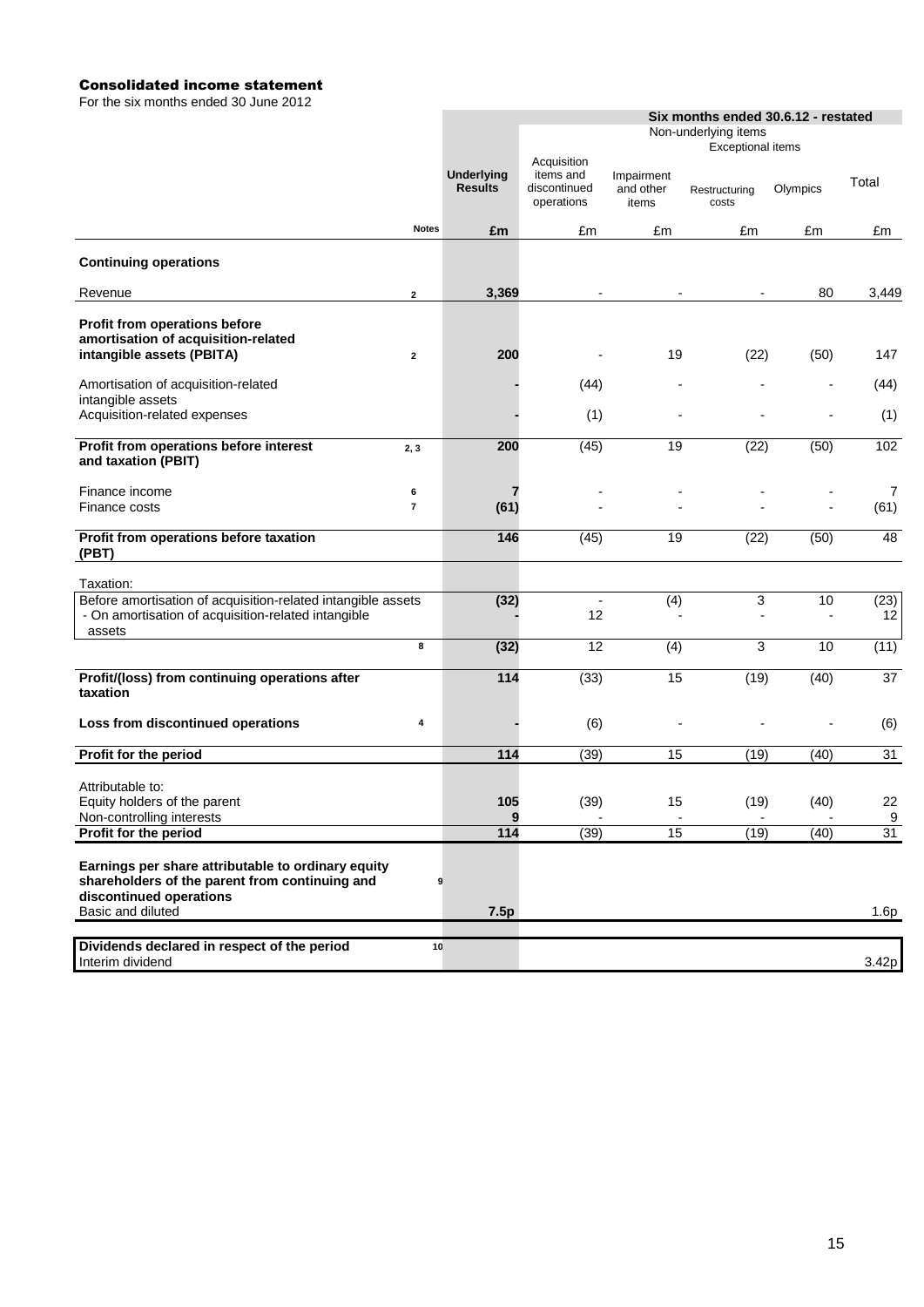### Consolidated income statement

For the year ended 31 December 2012

|                                                                                                                                                      |                                    | Year ended 31.12.12 - restated<br>Non-underlying items<br><b>Exceptional items</b> |                                  |                        |                       |                   |  |
|------------------------------------------------------------------------------------------------------------------------------------------------------|------------------------------------|------------------------------------------------------------------------------------|----------------------------------|------------------------|-----------------------|-------------------|--|
|                                                                                                                                                      | Underlying<br><b>Results</b>       | Acquisition<br>items and<br>discontinued<br>operations                             | Impairment<br>and other<br>items | Restructuring<br>costs | Olympics              | Total             |  |
| <b>Notes</b>                                                                                                                                         | £m                                 | £m                                                                                 | £m                               | £m                     | £m                    | £m                |  |
| <b>Continuing operations</b>                                                                                                                         |                                    |                                                                                    |                                  |                        |                       |                   |  |
| Revenue                                                                                                                                              | 6,906<br>$\mathbf{2}$              |                                                                                    |                                  |                        | 204                   | 7,110             |  |
| Profit from operations before<br>amortisation of acquisition-related<br>intangible assets (PBITA)                                                    | 466<br>$\mathbf{2}$                |                                                                                    | 24                               | (42)                   | (88)                  | 360               |  |
| Amortisation of acquisition-related<br>intangible assets                                                                                             |                                    | (84)                                                                               |                                  |                        |                       | (84)              |  |
| Acquisition-related expenses<br>Profit on disposal of assets and<br>subsidiaries                                                                     |                                    | (7)<br>5                                                                           |                                  |                        |                       | (7)<br>5          |  |
| Profit from operations before interest<br>2, 3<br>and taxation (PBIT)                                                                                | 466                                | (86)                                                                               | 24                               | (42)                   | (88)                  | $\overline{274}$  |  |
| Finance income<br>Finance costs                                                                                                                      | 12<br>6<br>$\overline{7}$<br>(129) |                                                                                    |                                  |                        | $\overline{a}$<br>(3) | 12<br>(132)       |  |
| Profit from operations before taxation<br>(PBT)                                                                                                      | 349                                | (86)                                                                               | 24                               | (42)                   | (91)                  | 154               |  |
| Taxation:                                                                                                                                            |                                    |                                                                                    |                                  |                        |                       |                   |  |
| Before amortisation of acquisition-related intangible<br>assets                                                                                      | (83)                               | $\overline{\phantom{a}}$                                                           | $\overline{(5)}$                 | 6                      | 15                    | $\overline{(67)}$ |  |
| - On amortisation of acquisition-related<br>intangible assets                                                                                        |                                    | 25                                                                                 |                                  |                        |                       | 25                |  |
| - On acquisition-related expenses                                                                                                                    | 8<br>(83)                          | 2<br>$\overline{27}$                                                               | $\overline{(5)}$                 | 6                      | 15                    | 2<br>(40)         |  |
| Profit/(loss) from continuing operations after<br>taxation                                                                                           | 266                                | (59)                                                                               | 19                               | (36)                   | (76)                  | 114               |  |
| Loss from discontinued operations                                                                                                                    | 4                                  | (52)                                                                               |                                  |                        |                       | (52)              |  |
| Profit for the period                                                                                                                                | 266                                | (111)                                                                              | 19                               | (36)                   | (76)                  | 62                |  |
| Attributable to:<br>Equity holders of the parent<br>Non-controlling interests                                                                        | 244<br>22                          | (111)                                                                              | 19                               | (36)                   | (76)                  | 40<br>22          |  |
| Profit for the period                                                                                                                                | 266                                | (111)                                                                              | 19                               | (36)                   | (76)                  | 62                |  |
| Earnings per share attributable to ordinary<br>equity shareholders of the parent from<br>continuing and discontinued operations<br>Basic and diluted | 9                                  |                                                                                    |                                  |                        |                       |                   |  |
|                                                                                                                                                      | 17.4p                              |                                                                                    |                                  |                        |                       | 2.9p              |  |
| Dividends declared in respect of the period<br>10<br>Interim dividend<br>Final dividend                                                              |                                    |                                                                                    |                                  |                        |                       | 3.42p<br>5.54p    |  |
| <b>Total dividend</b>                                                                                                                                |                                    |                                                                                    |                                  |                        |                       | 8.96p             |  |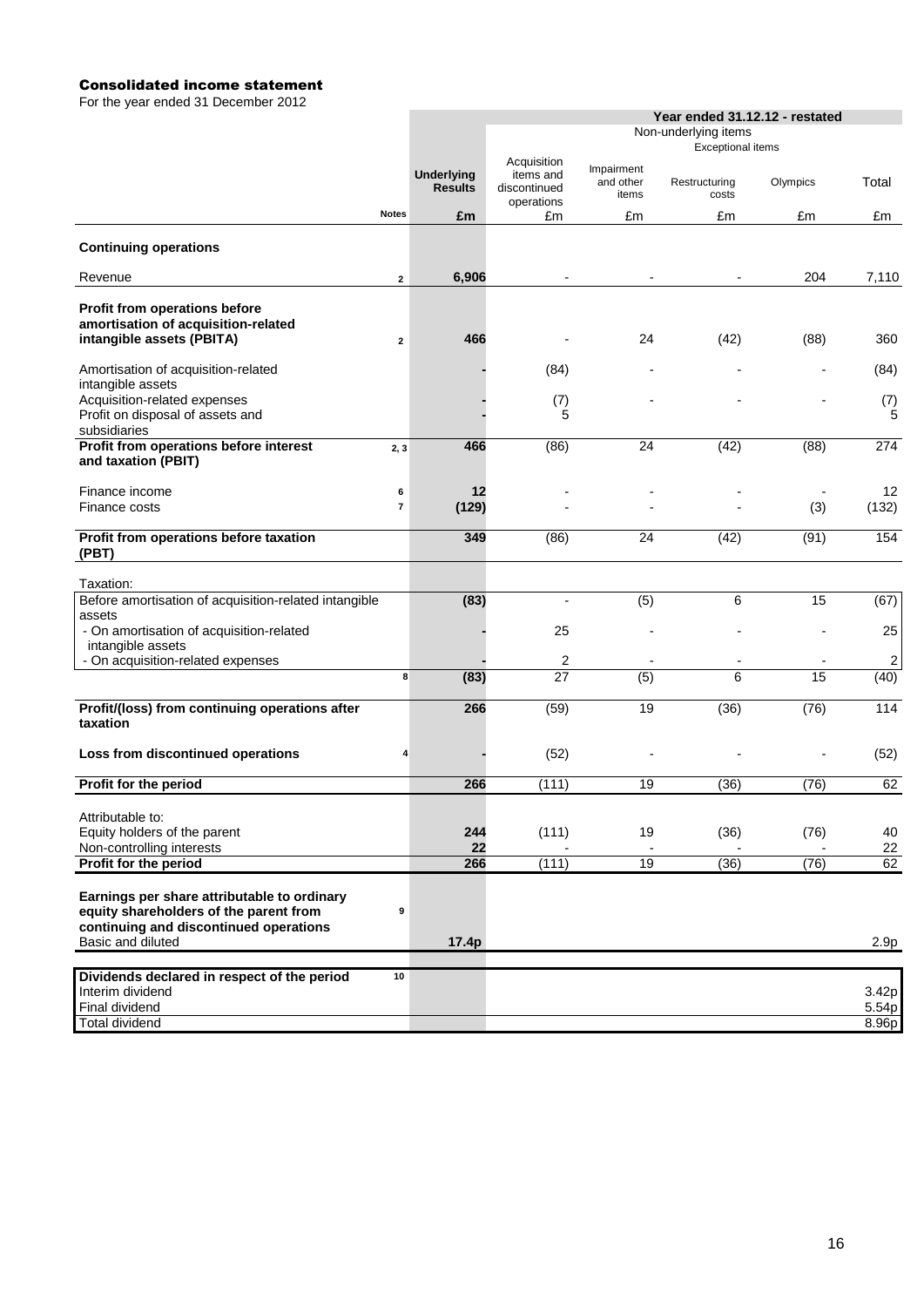### Condensed consolidated statement of comprehensive income

For the six months ended 30 June 2013

|                                                                             | <b>Six months</b> | Six months | Year     |
|-----------------------------------------------------------------------------|-------------------|------------|----------|
|                                                                             | ended             | ended      | ended    |
|                                                                             | 30.06.13          | 30.06.12   | 31.12.12 |
|                                                                             | £m                | £m         | £m       |
| (Loss)/profit for the period                                                | (196)             | 31         | 62       |
|                                                                             |                   |            |          |
| Other comprehensive income                                                  |                   |            |          |
| Items that will never be reclassified to profit or loss:                    |                   |            |          |
| Actuarial gains/(losses) on defined retirement benefit schemes              | 19                | (17)       | (167)    |
| Tax on items that will never be reclassified to profit or loss              | (4)               | 3          | 32       |
|                                                                             | 15                | (14)       | (135)    |
| Items that are or may be reclassified subsequently to profit or loss:       |                   |            |          |
| Exchange differences on translation of foreign operations                   | 28                | (49)       | (95)     |
| Change in fair value of cash flow hedging financial instruments             | 44                | (11)       | (10)     |
| Tax on items that are or may be reclassified subsequently to profit or loss |                   |            | 3        |
|                                                                             | 72                | (60)       | (102)    |
| Other comprehensive income, net of tax                                      | 87                | (74)       | (237)    |
|                                                                             |                   |            |          |
| Total comprehensive income for the period                                   | (109)             | (43)       | (175)    |
|                                                                             |                   |            |          |
| Attributable to:                                                            |                   |            |          |
| Equity holders of the parent                                                | (123)             | (52)       | (194)    |
| Non-controlling interests                                                   | 14                | 9          | 19       |
| Total comprehensive income for the period                                   | (109)             | (43)       | (175)    |

# Condensed consolidated statement of changes in equity

For the six months ended 30 June 2013

|                                                                                                                                                                                                                                    | <b>Six months</b><br>ended<br>30.06.13<br>£m | Six months<br>ended<br>30.06.12<br>£m | Year<br>ended<br>31.12.12<br>£m     |
|------------------------------------------------------------------------------------------------------------------------------------------------------------------------------------------------------------------------------------|----------------------------------------------|---------------------------------------|-------------------------------------|
| At beginning of period<br>Total comprehensive income attributable to equity shareholders of the parent<br>Dividends declared<br>Own shares purchased<br>Equity settled transactions<br>Transactions with non-controlling interests | 1,176<br>(123)<br>(80)<br>(4)                | 1.494<br>(52)<br>(72)<br>(6)<br>(1)   | 1.494<br>(194)<br>(120)<br>(6)<br>2 |
| At end of period                                                                                                                                                                                                                   | 970                                          | 1.363                                 | 1.176                               |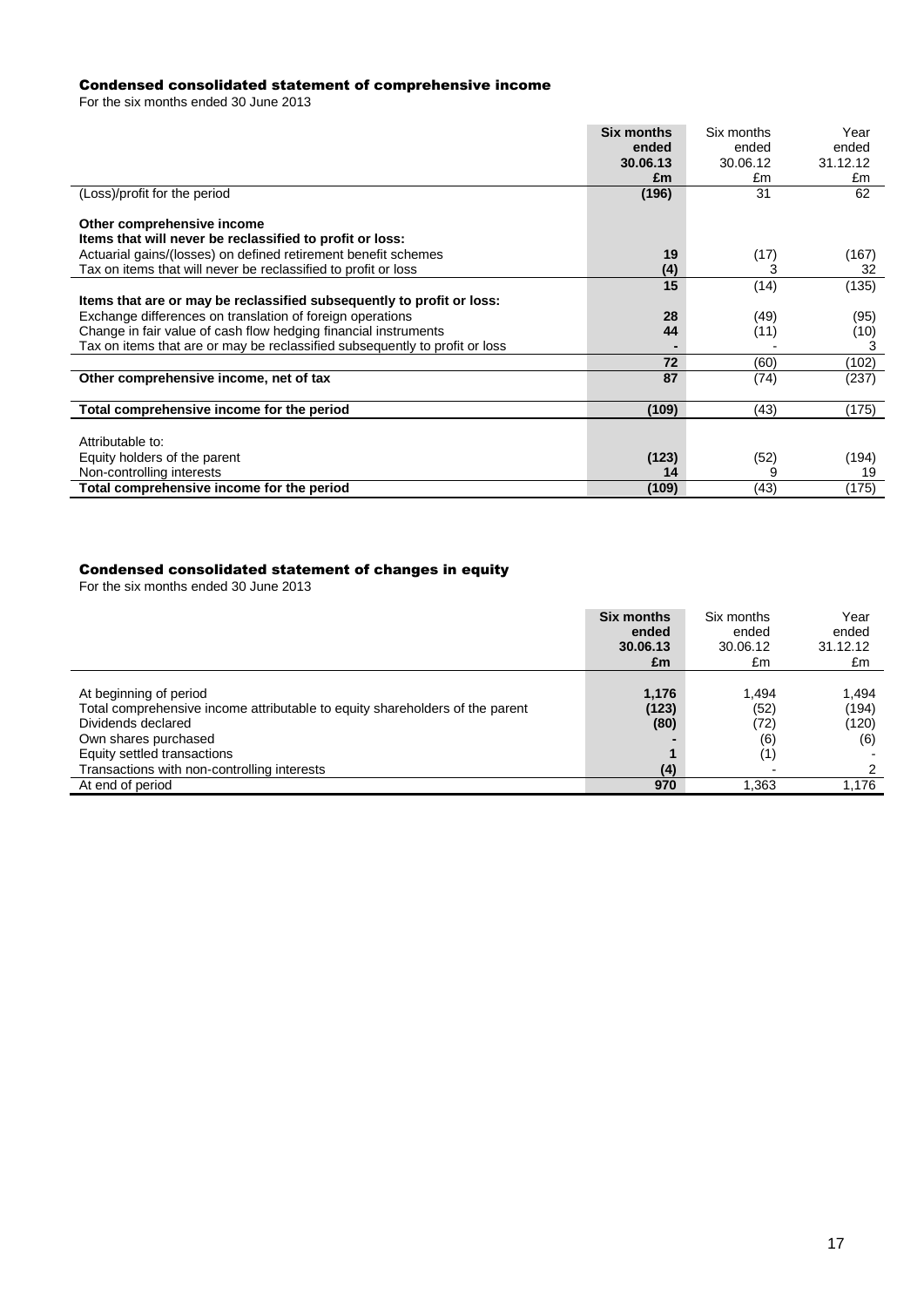# Condensed consolidated statement of financial position

At 30 June 2013

|                                                                |              | As at          | As at          | As at          |
|----------------------------------------------------------------|--------------|----------------|----------------|----------------|
|                                                                |              | 30.06.13       | 30.06.12       | 31.12.12       |
|                                                                | <b>Notes</b> | £m             | £m             | £m             |
| <b>ASSETS</b>                                                  |              |                |                |                |
| <b>Non-current assets</b>                                      |              |                |                |                |
| Goodwill                                                       |              | 2,018          | 2,182          | 2,121          |
| Other acquisition-related intangible assets                    |              | 165            | 219            | 208            |
| Other intangible assets                                        |              | 83             | 80             | 87             |
| Property, plant and equipment<br>Investment in associates      |              | 509<br>3       | 516<br>8       | 512<br>3       |
| Trade and other receivables                                    |              | 348            | 350            | 308            |
|                                                                |              | 3,126          | 3,355          | 3,239          |
|                                                                |              |                |                |                |
| <b>Current assets</b>                                          |              |                |                |                |
| Inventories                                                    |              | 138            | 129            | 128            |
| Investments                                                    |              | 55             | 64             | 56             |
| Trade and other receivables<br>Cash and cash equivalents       |              | 1,375<br>494   | 1,580<br>399   | 1,496<br>469   |
| Assets classified as held for sale                             | 11           | 366            | 28             | 229            |
|                                                                |              | 2,428          | 2,200          | 2,378          |
|                                                                |              |                |                |                |
| <b>Total assets</b>                                            |              | 5,554          | 5,555          | 5,617          |
| <b>LIABILITIES</b>                                             |              |                |                |                |
|                                                                |              |                |                |                |
| <b>Current liabilities</b><br><b>Bank overdrafts</b>           |              | (25)           | (32)           | (17)           |
| Bank loans                                                     |              | (15)           | (46)           | (18)           |
| Loan notes                                                     |              | (106)          |                | (40)           |
| Obligations under finance leases                               |              | (16)           | (16)           | (18)           |
| Trade and other payables                                       |              | (1, 155)       | (1,289)        | (1, 238)       |
| Provisions                                                     |              | (32)           | (76)           | (32)           |
| Liabilities associated with assets classified as held for sale | 11           | (144)          | (16)           | (52)           |
|                                                                |              | (1, 493)       | (1, 475)       | (1, 415)       |
| <b>Non-current liabilities</b>                                 |              |                |                |                |
| <b>Bank loans</b>                                              |              | (394)          | (465)          | (327)          |
| Loan notes                                                     |              | (2,014)        | (1,660)        | (1,999)        |
| Obligations under finance leases                               |              | (37)           | (48)           | (43)           |
| Trade and other payables                                       |              | (14)           | (29)           | (18)           |
| Retirement benefit obligations<br>Provisions                   |              | (437)<br>(126) | (351)<br>(119) | (471)<br>(113) |
|                                                                |              | (3,022)        | (2,672)        | (2,971)        |
|                                                                |              |                |                |                |
| <b>Total liabilities</b>                                       |              | (4, 515)       | (4, 147)       | (4, 386)       |
| Net assets                                                     |              | 1,039          | 1,408          | 1,231          |
| <b>EQUITY</b>                                                  |              |                |                |                |
| Share capital                                                  |              | 353            | 353            | 353            |
| Share premium and reserves                                     |              | 617            | 1,010          | 823            |
| Equity attributable to equity holders of the parent            |              | 970            | 1,363          | 1,176          |
| Non-controlling interests                                      |              | 69             | 45             | 55             |
| <b>Total equity</b>                                            |              | 1,039          | 1,408          | 1,231          |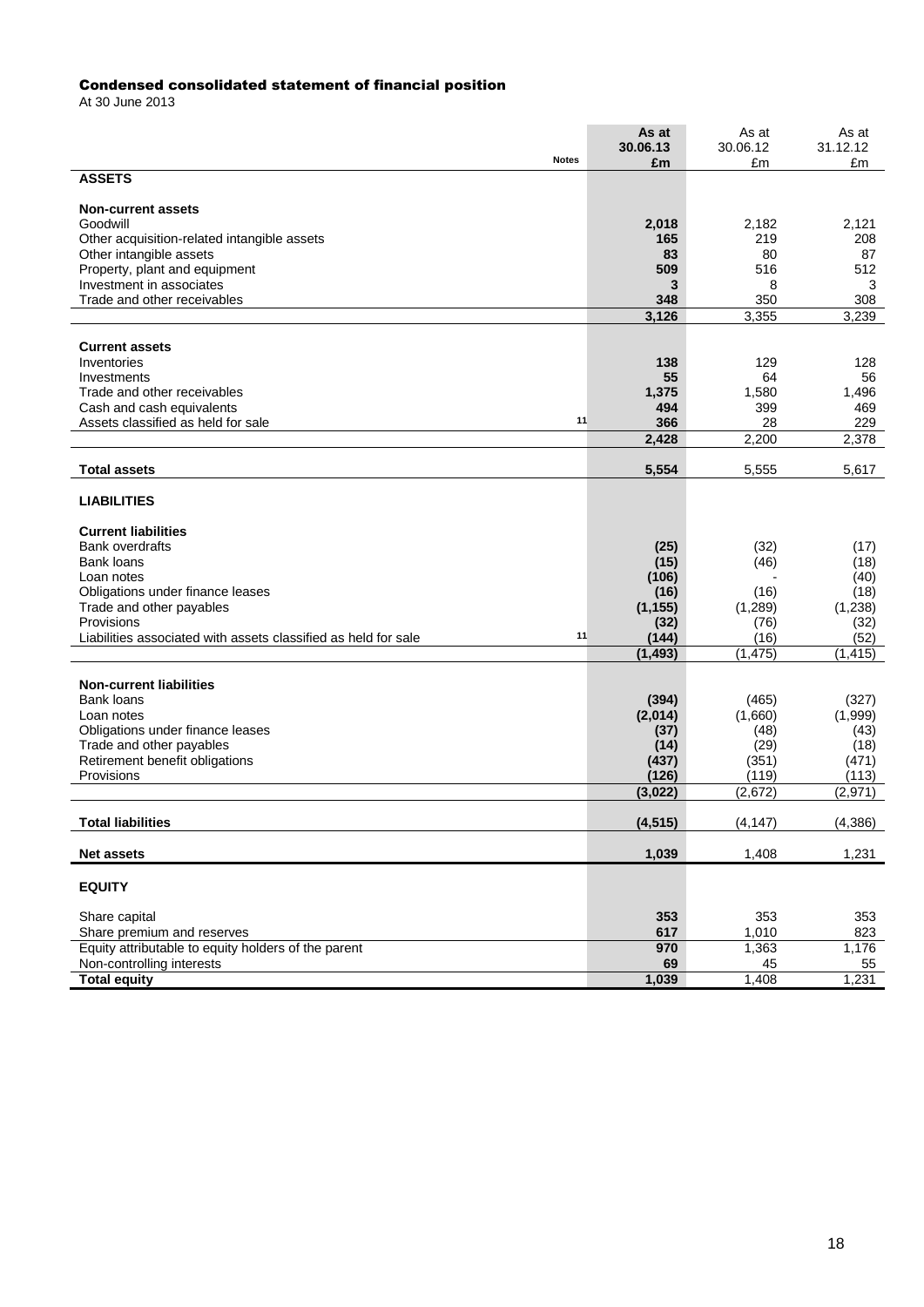### Condensed consolidated statement of cash flow

For the six months ended 30 June 2013

|                                                                                         | <b>Six months</b> | Six months        | Year              |
|-----------------------------------------------------------------------------------------|-------------------|-------------------|-------------------|
|                                                                                         | ended<br>30.06.13 | ended<br>30.06.12 | ended<br>31.12.12 |
| <b>Notes</b>                                                                            | £m                | £m                | £m                |
|                                                                                         |                   |                   |                   |
| (Loss)/profit from continuing operations before taxation                                | (87)              | 48                | 154               |
| Adjustments for:                                                                        |                   |                   |                   |
| Finance income                                                                          | (8)               | (7)               | (12)              |
| Finance costs                                                                           | 73                | 61                | 132               |
| Depreciation of property, plant and equipment                                           | 60                | 59                | 117               |
| Amortisation of acquisition-related intangible assets                                   | 37                | 44                | 84                |
| Amortisation of other intangible assets                                                 | 12                | 11                | 22                |
| Acquisition-related costs                                                               | $\overline{2}$    | 1                 | $\overline{7}$    |
| Other non-cash items                                                                    | $\mathbf{1}$      | (1)               |                   |
| Impairment of goodwill and fixed assets                                                 | 71                |                   |                   |
| Profit on disposal of subsidiaries                                                      |                   |                   | (2)               |
| Profit on disposal of property, plant and equipment                                     |                   | 216               | (3)<br>499        |
| Operating cash flow before movements in working capital                                 | 161               |                   |                   |
| Net working capital movement                                                            | 57                | (18)              | (164)             |
| Net cash flow from operating activities of continuing operations                        | 218               | 198               | 335               |
| Net cash flow from operating activities of discontinued operations                      | 3                 | 14                | 37                |
| Cash generated by operations                                                            | 221               | 212               | 372               |
| Tax paid                                                                                | (51)              | (42)              | (85)              |
| Net cash flow from operating activities                                                 | 170               | 170               | 287               |
|                                                                                         |                   |                   |                   |
| <b>Investing activities</b>                                                             |                   |                   |                   |
| Interest received                                                                       | 17                | 5                 | 6                 |
| Cash flow from associates                                                               | (9)               |                   | 3                 |
| Net cash flow from capital expenditure<br>Net cash flow from acquisitions and disposals | (80)<br>(21)      | (60)<br>2         | (137)<br>(67)     |
|                                                                                         | 5                 | 6                 |                   |
| Sale of trading investments<br>Net cash used in investing activities                    | (88)              | (47)              | (195)             |
|                                                                                         |                   |                   |                   |
| <b>Financing activities</b>                                                             |                   |                   |                   |
| Dividends paid to non-controlling interests                                             | (6)               | (14)              | (19)              |
| Dividends paid to equity shareholders of the parent                                     | (78)              | (72)              | (120)             |
| Net movement in borrowings                                                              | 74                | 80                | 324               |
| Transactions with non-controlling interests                                             | (2)               |                   | 6                 |
| Interest paid                                                                           | (88)              | (70)              | (117)             |
| Own shares purchased                                                                    |                   | (6)               | (6)               |
| Repayment of obligations under finance leases                                           | (8)               | (10)              | (22)              |
| Net cash flow from financing activities                                                 | (108)             | (92)              | 46                |
| Net movement in cash, cash equivalents and bank overdrafts<br>12                        | (26)              | 31                | 138               |
| Cash, cash equivalents and bank overdrafts at the beginning of the period               | 472               | 370               | 370               |
| Effect of foreign exchange rate fluctuations on cash held                               | 26                | (31)              | (36)              |
| Cash, cash equivalents and bank overdrafts at the end of the period                     | 472               | 370               | 472               |

For a reconciliation of net cash flow from operating activities of continuing operations to net debt see page 26.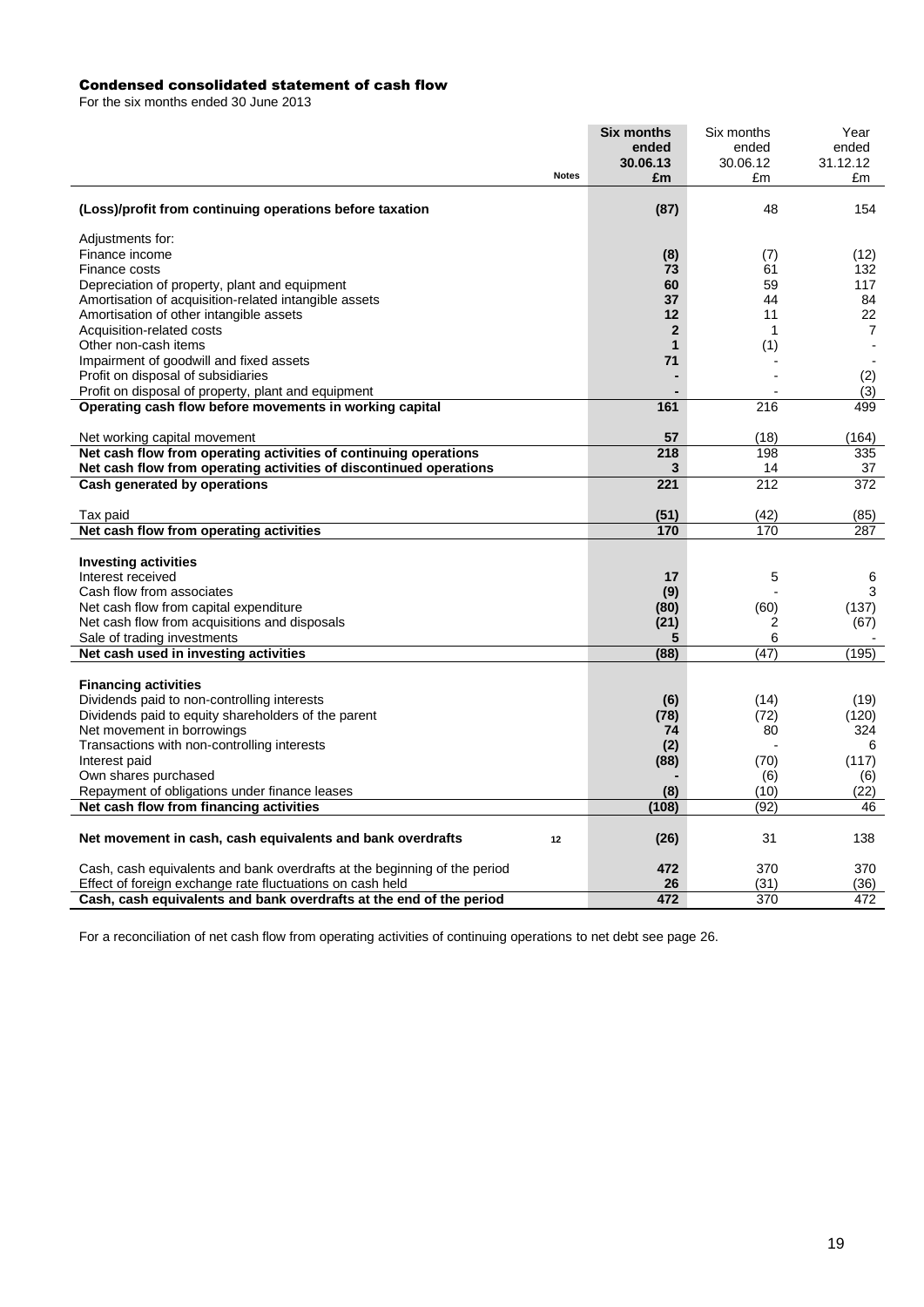### Notes to the half-yearly results announcement

#### **1) Basis of preparation and accounting policies**

These condensed financial statements comprise the unaudited interim consolidated results of G4S plc ("the group") for the six months ended 30 June 2013. These half-yearly financial results do not comprise statutory accounts and should be read in conjunction with the Annual Report and Accounts 2012.

The comparative figures for the financial year ended 31 December 2012 are not the company"s statutory accounts for that year. Those accounts have been reported on by the company"s auditor and delivered to the Registrar of Companies. The report of the auditor was (i) unqualified, (ii) did not contain a reference to any matters to which the auditor drew attention by emphasis of matter without qualifying their report, and (iii) did not contain any statement under section 498 (2) or (3) of the Companies Act 2006.

The financial information in these condensed financial statements for the half years to 30 June 2013 and 30 June 2012 has been neither audited nor reviewed.

The half-yearly results have been prepared in accordance with the going concern concept as the group believes it has adequate resources to continue in operational existence for the foreseeable future.

The condensed financial statements of the group presented in this interim announcement have been prepared in accordance with IAS 34 *Interim Financial Reporting* as adopted by the European Union, and with the Disclosure and Transparency Rules of the Financial Services Authority. The accounting policies applied are the same as those set out in the group"s Annual Report and Accounts 2012 except for the adoption of IAS19(R) Employee Benefits Revised, IFRS13 Fair Value Measurement and the amendments to IAS1 Presentation of Financial Statements as set out below.

During the period the group adopted the revised employee benefits accounting standard IAS19(R). As a result the prior year PBITA has reduced by £1m for the 6 months to 30 June 2012 and by £3m for the year to 31 December 2012 due to pension administration costs being reallocated to PBITA from their previous classification in interest. In addition pension interest has been restated for the change in calculation of the net pensions interest charge, resulting in an additional £3m interest cost for the 6 months to 30 June 2012 and an additional £6m interest costs for the year to 31 December 2012.

The group also adopted IFRS13 Fair Value Measurement during the period however this has not resulted in any significant impact on the comparative results for the six months to 30 June 2012 or the year to 31 December 2012.

As a result of the amendments to IAS 1, the group has modified the presentation of items of comprehensive income in its condensed consolidated statement of comprehensive income, to present separately items that would be reclassified to profit or loss in the future from those that would never be reclassified. Comparative income has also been re-presented accordingly. The adoption of the amendment to IAS 1 has no impact on the recognised assets, liabilities and comprehensive income of the group.

The group reflects its business performance in the "underlying results" column of the consolidated income statement. To be able to provide readers with this clear and consistent presentation, profits or losses on disposal of subsidiaries and fixed assets, acquisition items and discontinued operations and non-underlying items are reported separately in the consolidated income statement. Nonunderlying items include restructuring costs, impairments and other items and in the prior year included the Olympics contract.

The comparative income statement for the six months ended 30 June 2012 has been re-presented for operations qualifying as discontinued during the six months ended 31 December 2012 and the six months ended 30 June 2013. The comparative income statement for the year ended 31 December 2012 has been re-presented for operations qualifying as discontinued during the six months ended 30 June 2013. For the six months ended 30 June 2012, revenue has been reduced by £454m and PBT has decreased by £9m compared to the figures published previously. For the year ended 31 December 2012, revenue has been reduced by £391m and PBT has been decreased by £11m compared to the figures published previously.

The comparative consolidated statement of financial position as at 31 December 2012 has been restated to reflect (i) the completion during the six months ended 30 June 2013 of the initial accounting in respect of acquisitions made during the six months ended 30 June 2012, and (ii) adjustments made in the six months to 30 June 2013 to the preliminary assessment of the fair values of assets and liabilities acquired during the six months ended 31 December 2012. Adjustments made to the provisional calculation of the fair values of assets and liabilities acquired amount to £2m, resulting in an equivalent decrease in the reported value of goodwill.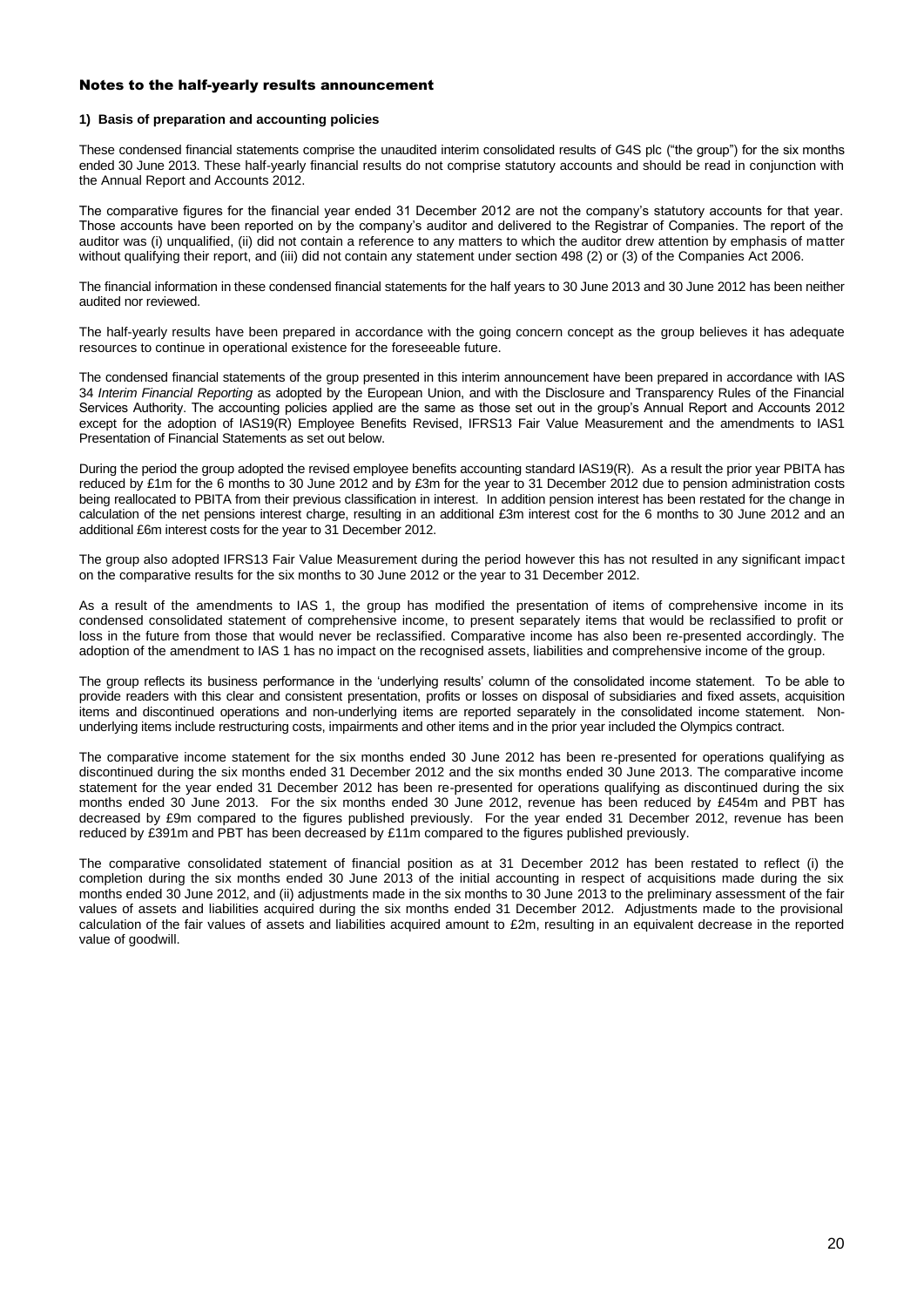### **2) Operating segments**

The group operates on a worldwide basis and derives a substantial proportion of its revenue, PBITA and PBIT from each of the following five geographic regions: Africa, the Americas (including Latin America), Asia Middle East, Continental Europe and UK & Ireland. For each of the reportable segments, the group"s CEO (the chief operating decision maker) reviews internal management reports on a regular basis. This presentation has been re-assessed during the period to more closely align with the way the group is now managed and to bring it in line with internal management reporting which is based on geographical regions.

Segment information for continuing operations is presented below:

#### **Segment revenue**

**Segment result**

|                                          | <b>Six months</b> | Six months | Year     |
|------------------------------------------|-------------------|------------|----------|
| Underlying revenue by reportable segment | ended             | ended      | ended    |
|                                          | 30.06.13          | 30.06.12   | 31.12.12 |
|                                          |                   | Restated   | Restated |
|                                          | £m                | £m         | £m       |
|                                          |                   |            |          |
| Africa                                   | 241               | 234        | 465      |
| Americas                                 | 978               | 879        | 1,834    |
| Asia Middle East                         | 708               | 603        | 1,241    |
| <b>Continental Europe</b>                | 824               | 804        | 1,608    |
| UK & Ireland                             | 897               | 849        | 1,758    |
| Total revenue                            | 3,648             | 3,369      | 6,906    |

#### **Underlying PBITA by reportable segment Six months ended** Six months ended ended **30.06.13** 30.06.12 Restated 31.12.12 Restated **£m** £m £m Africa **20** 16 35 Americas **50** 49 113 Asia Middle East **50** 45 100 **Continental Europe** UK & Ireland **60** 62 155 Underlying PBITA before head office costs **225** 221 512 Head office costs **(24)** (21) (46) Underlying PBITA **201** 200 466 **Result by business segment** Underlying PBITA **201** 200 466 Impairment and other items **(132)** 19 24<br>Restructuring costs **(4)** (22) (42) (22) (42) Restructuring costs **(4)** (22) (42) Olympics costs **-** (50) (88) Total PBITA **65** 147 360

Amortisation of acquisition-related intangible assets **(37)** (84) (84) (84) (84) (84) Acquisition-related expenses **(2)** (1) (7)

Profit on disposal of assets and subsidiaries **6 and subsidiaries 1996 122 122 122 122 122 122 122 122 122 122 122 122 122 122 122 122 122 122 122 122 122 122 122 122 122** Total PBIT **(22)** 102 274

Goodwill impairment **(48)** - -

Year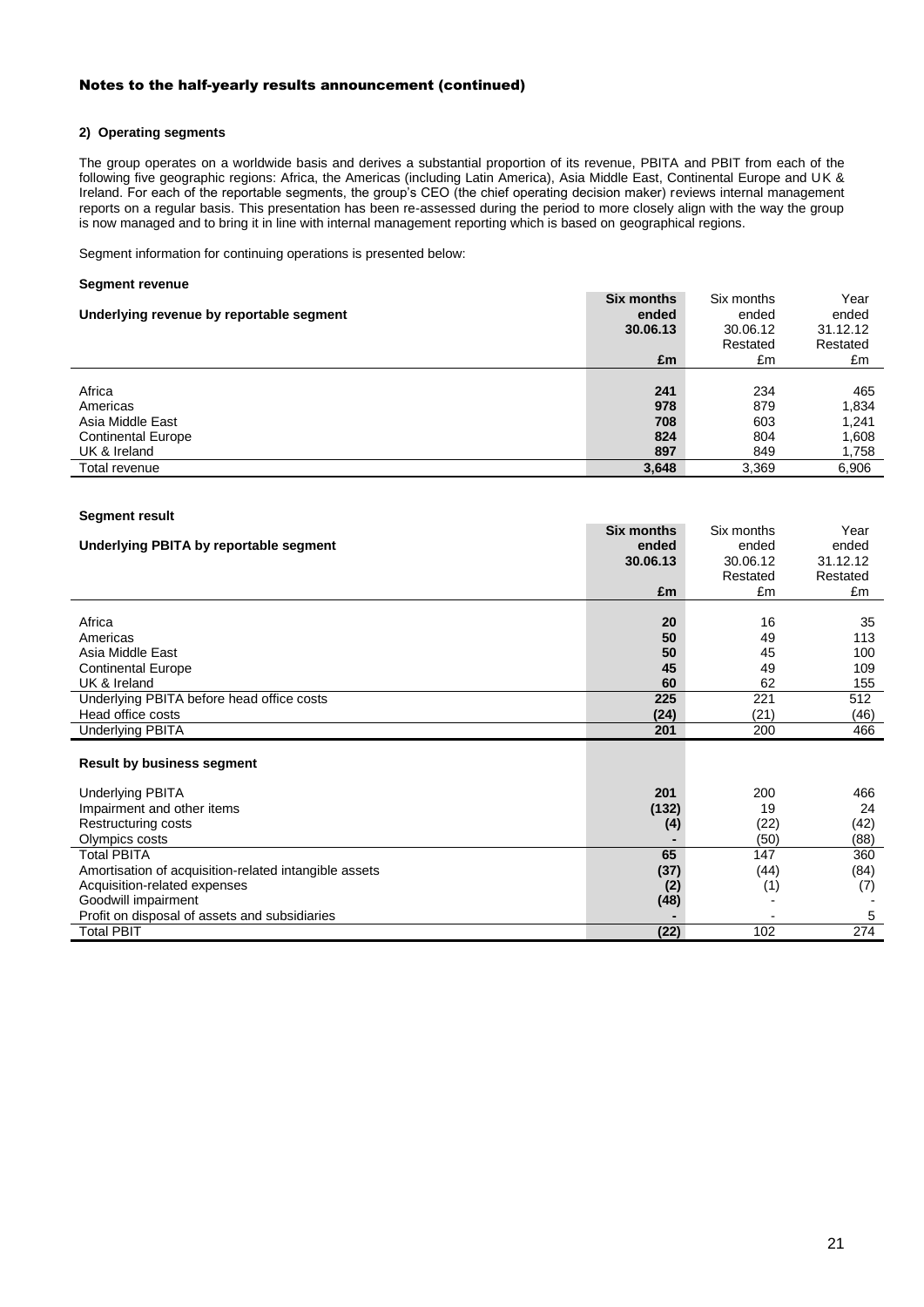### **3) Profit from operations before interest and taxation**

The income statement can be analysed as follows:

|                                                     | <b>Six months</b> | Six months | Year     |
|-----------------------------------------------------|-------------------|------------|----------|
| <b>Continuing operations</b>                        | ended             | ended      | ended    |
|                                                     | 30.06.13          | 30.06.12   | 31.12.12 |
|                                                     |                   | Restated   | Restated |
|                                                     | £m                | £m         | £m       |
|                                                     |                   |            |          |
| Total revenue                                       | 3,648             | 3.449      | 7.110    |
| Cost of sales: underlying                           | (2,918)           | (2,743)    | (5,622)  |
| Cost of sales: non-underlying                       | (55)              |            |          |
| Gross profit excluding Olympic costs                | 675               | 706        | 1,488    |
| Administration expenses: underlying                 | (568)             | (551)      | (1, 113) |
| Administration expenses: non-underlying             | (81)              | (53)       | (106)    |
| Goodwill impairment                                 | (48)              |            |          |
| Profit from disposal of assets and subsidiaries     |                   |            | 5        |
| Profit from operations before interest and taxation | (22)              | 102        | 274      |

Included within administration expenses is the amortisation charge for acquisition-related intangible assets.

During the period the group has undertaken a thorough review of its assets and liabilities applying balanced judgements to the recoverability of assets and the recognition of liabilities and taking account of known changes in facts and circumstances. This review has resulted in a one-off charge of £132m to PBITA and a £48m goodwill impairment as a result of these revised estimates, which have been excluded from the underlying results and are analysed as follows:

| Impairment and other items       |     |
|----------------------------------|-----|
|                                  |     |
| Current asset write-downs        |     |
| Creditors, claims and provisions | 40  |
| Impairment of fixed assets       | 23  |
| Impairment of receivables        | 52  |
| <b>Total included in PBITA</b>   | 132 |
| Impairment of goodwill           | 48  |
| <b>Total impact on results</b>   |     |

#### **4) Discontinued operations**

Operations qualifying as discontinued in 2012 included the electronic monitoring business in the United States, which was disposed of during the same period, and the US Government Solutions business. In 2013, additional operations qualifying as discontinued include the US Regulated Security business and the cash business in Canada.

### **5) Acquisitions**

#### **Current Period Acquisitions**

During the period the group made several minor acquisitions for a total purchase consideration of £14m. These acquisitions resulted in the recognition of £7m of intangible assets and £3m of goodwill. The group has also incurred £2m of acquisition related costs during the six months to 30 June 2013.

### **Prior period acquisitions**

The purchase consideration and provisional fair values of acquisitions made during the financial year to 31 December 2012 and their contribution to the group"s results for the year are set out in the group"s Annual Report and Accounts 2012. The group has incurred £4m relating to acquisitions completed in prior years which had been recognised previously as deferred consideration.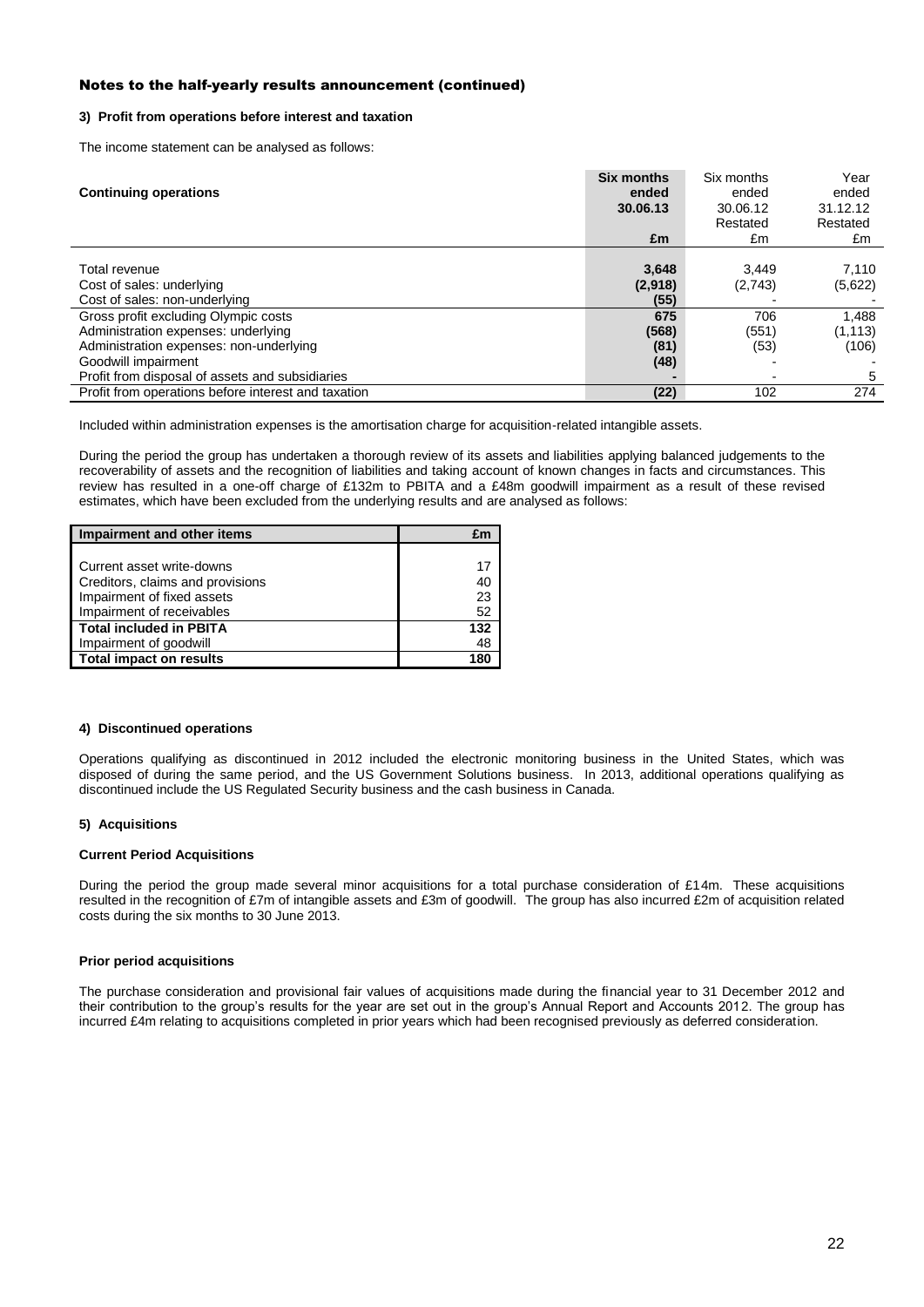**6) Finance income**

|                      | <b>Six months</b> | Six months | Year     |
|----------------------|-------------------|------------|----------|
|                      | ended             | ended      | ended    |
|                      | 30.06.13          | 30.06.12   | 31.12.12 |
|                      |                   | Restated   | Restated |
|                      | £m                | £m         | £m       |
|                      |                   |            |          |
| Interest receivable  |                   |            | 12       |
| Total finance income |                   |            | 12       |

L.

### **7) Finance costs**

|                                                             | <b>Six months</b> | Six months | Year     |
|-------------------------------------------------------------|-------------------|------------|----------|
|                                                             | ended             | ended      | ended    |
|                                                             | 30.06.13          | 30.06.12   | 31.12.12 |
|                                                             |                   | Restated   | Restated |
|                                                             | £m                | £m         | £m       |
|                                                             |                   |            |          |
| Total group borrowing costs                                 | (63)              | (54)       | (117)    |
| Net finance costs on defined retirement benefit obligations | (10)              |            | (15)     |
| Total finance costs                                         | (73)              | (61)       | (132)    |

### **8) Taxation**

|                        | Six months | Six months      | Year     |
|------------------------|------------|-----------------|----------|
|                        | ended      | ended           | ended    |
|                        | 30.06.13   | 30.06.12        | 31.12.12 |
|                        | £m         | £m              | £m       |
|                        |            |                 |          |
| UK taxation            |            | 18              | 18       |
| Overseas taxation      | (24)       | (29)            | (58)     |
| Total taxation expense | (19)       | $^{\prime}$ 11) | (40)     |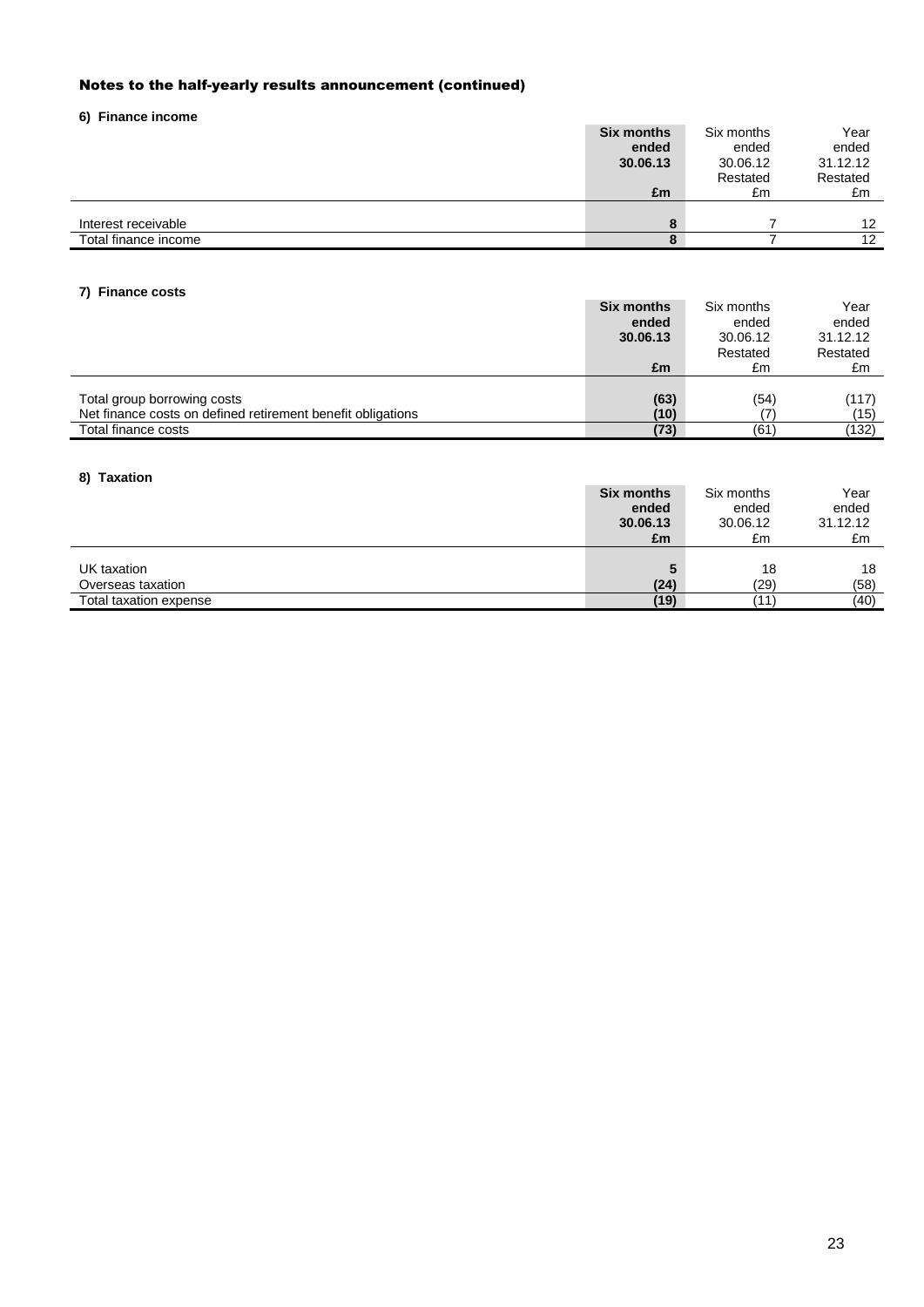### **9) Earnings per share attributable to ordinary shareholders of the parent**

|                                                                                                                                                                                                                                  | <b>Six months</b><br>ended<br>30.06.13<br>£m | Six months<br>ended<br>30.06.12<br>Restated<br>£m | Year<br>ended<br>31.12.12<br>Restated<br>£m |
|----------------------------------------------------------------------------------------------------------------------------------------------------------------------------------------------------------------------------------|----------------------------------------------|---------------------------------------------------|---------------------------------------------|
| From continuing and discontinued operations                                                                                                                                                                                      |                                              |                                                   |                                             |
| (Loss)/profit for the period attributable to equity holders of the parent<br>Weighted average number of ordinary shares                                                                                                          | (206)<br>1.403                               | 22<br>1,404                                       | 40<br>1,403                                 |
| Earnings per share from continuing and discontinued operations (pence)<br>Basic and diluted                                                                                                                                      | (14.7)p                                      | 1.6 <sub>p</sub>                                  | 2.9 <sub>p</sub>                            |
| From continuing operations                                                                                                                                                                                                       |                                              |                                                   |                                             |
| Earnings<br>Profit for the period attributable to equity holders of the parent<br>Adjustment to exclude loss for the year from discontinued operations (net of                                                                   | (206)                                        | 22                                                | 40                                          |
| tax)<br>Profit from continuing operations                                                                                                                                                                                        | 90<br>(116)                                  | 6<br>28                                           | 52<br>92                                    |
| Earnings per share from continuing operations (pence)<br>Basic and diluted                                                                                                                                                       | (8.3)p                                       | 2.0 <sub>p</sub>                                  | 6.6p                                        |
| From discontinued operations<br>Loss per share from discontinued operations (pence)<br>Basic and diluted                                                                                                                         | (6.4)p                                       | (0.4)p                                            | (3.7)p                                      |
| From underlying earnings                                                                                                                                                                                                         |                                              |                                                   |                                             |
| Earnings<br>Profit for the period attributable to equity holders of the parent<br>Adjustment to exclude loss from discontinued operations<br>Adjustment to exclude amortisation and impairment of acquisition-related intangible | (206)<br>90                                  | 22<br>6                                           | 40<br>52                                    |
| assets (net of tax)                                                                                                                                                                                                              | 75                                           | 32                                                | 59                                          |
| Adjustment to exclude acquisition-related expenses (net of tax)<br>Adjustment to exclude profit on disposal of assets (net of tax)                                                                                               | $\overline{2}$                               | 1                                                 | 5<br>(5)                                    |
| Adjustment to exclude non-underlying items (net of tax)                                                                                                                                                                          | 132                                          | 44                                                | 93                                          |
| Underlying profit for the period attributable to equity holders of the parent                                                                                                                                                    | 93                                           | 105                                               | 244                                         |
| Weighted average number of ordinary shares (m)<br>Underlying earnings per share (pence)                                                                                                                                          | 1,403<br>6.6 <sub>p</sub>                    | 1,404<br>7.5p                                     | 1,403<br>17.4p                              |

### **10) Dividends**

|                                                                                      | Pence<br>per share | <b>DKK</b><br>per share | <b>Six months</b><br>ended<br>30.06.13<br>£m | Six months<br>ended<br>30.06.12<br>£m | Year<br>ended<br>31.12.12<br>£m |
|--------------------------------------------------------------------------------------|--------------------|-------------------------|----------------------------------------------|---------------------------------------|---------------------------------|
| Amounts recognised as distributions to equity holders<br>of the parent in the period |                    |                         |                                              |                                       |                                 |
| Final dividend for the year ended 31 December 2011                                   | 5.11               | 0.4544                  |                                              | 72                                    | 72                              |
| Interim dividend for the six months ended 30 June 2012                               | 3.42               | 0.3220                  |                                              |                                       | 48                              |
| Final dividend for the year ended 31 December 2012                                   | 5.54               | 0.4730                  | 78                                           |                                       |                                 |
| Total                                                                                |                    |                         | 78                                           | 72                                    | 120                             |

An interim dividend of 3.42p (DKK 0.2972) per share for the six months ended 30 June 2013 will be paid on 18 October 2013 to shareholders on the register on 13 September 2013.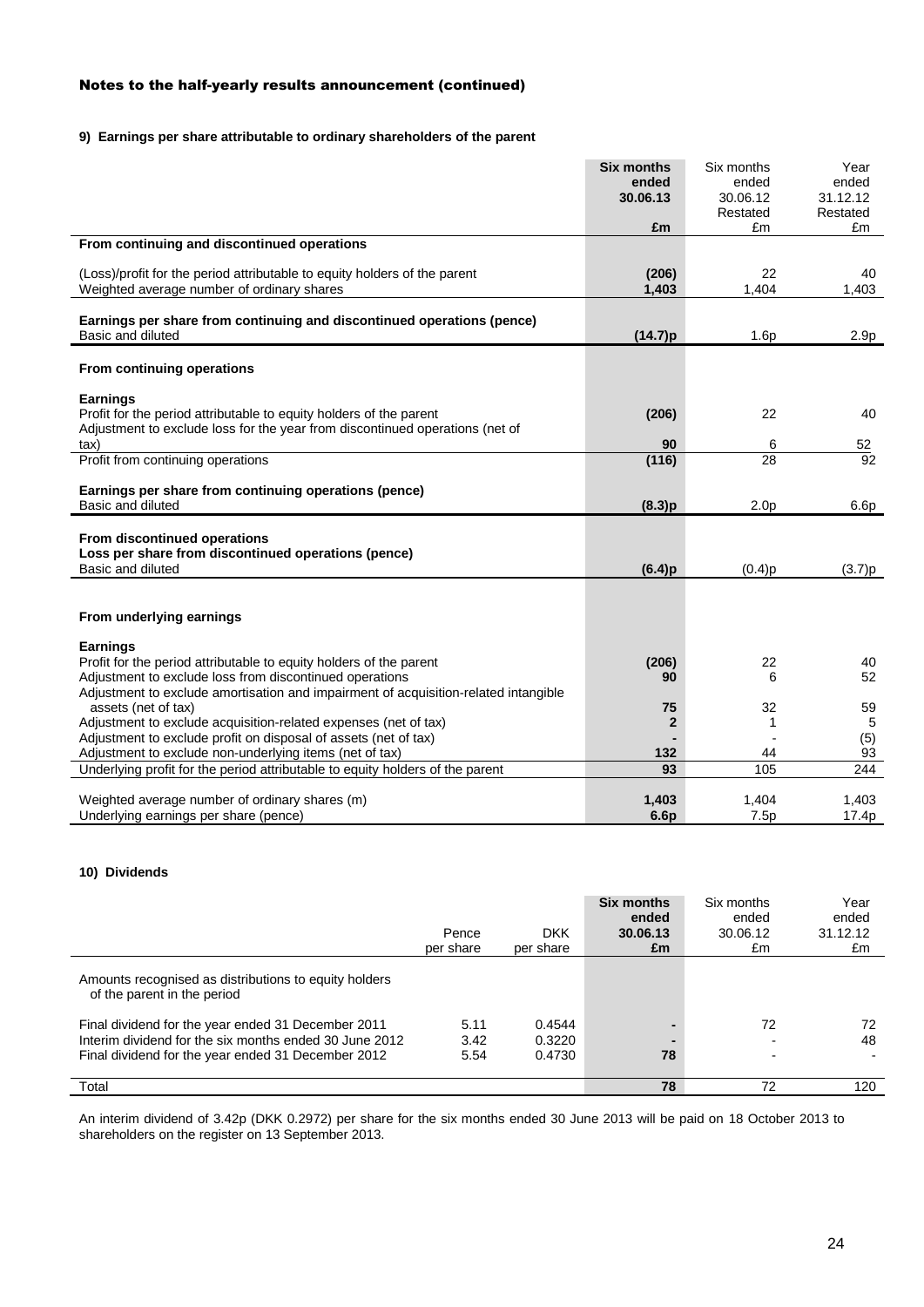#### **11) Disposal groups classified as held for sale**

At 31 December 2012, disposal groups classified as held for sale included the assets and liabilities associated with the US Government Solutions business.

At 30 June 2013, disposal groups classified as held for sale include the assets and liabilities associated with the US Government Solutions business, the US Regulated Security business and the cash business in Canada. A further goodwill impairment of £80m relating to the US Government Solutions and the US Regulated Security businesses has been recognised to bring the net assets down to the latest estimated realisable value.

#### **12) Analysis of net debt**

A reconciliation of net debt to amounts in the condensed consolidated balance sheet is presented below:

|                                                              | As at    | As at    | As at    |
|--------------------------------------------------------------|----------|----------|----------|
|                                                              | 30.06.13 | 30.06.12 | 31.12.12 |
|                                                              | £m       | £m       | £m       |
|                                                              |          |          |          |
| Cash and cash equivalents                                    | 494      | 399      | 469      |
| Investments                                                  | 55       | 64       | 56       |
| Net cash and overdrafts included within assets held for sale | 12       | 3        | 30       |
| Net debt included within assets held for sale                | (33)     |          |          |
| <b>Current liabilities</b>                                   |          |          |          |
| Bank overdrafts and loans                                    | (146)    | (78)     | (75)     |
| Obligations under finance leases                             | (16)     | (16)     | (18)     |
| Fair value of loan note derivative financial instruments     | 12       | 14       | 6        |
| Non-current liabilities                                      |          |          |          |
| Bank loans                                                   | (394)    | (465)    | (327)    |
| Loan notes                                                   | (2,014)  | (1,660)  | (1,999)  |
| Obligations under finance leases                             | (37)     | (48)     | (43)     |
| Fair value of loan note derivative financial instruments     | 117      | 104      | 99       |
| Total net debt                                               | (1,950)  | (1,683)  | (1,802)  |

### **13) Related party transactions**

No related party transactions have taken place in the first six months of the current financial year which have materially affected the financial position or the performance of the group during that period. The nature and amounts of related party transactions in the first six months of the current financial year are consistent with those reported in the group's Annual Report and Accounts 2012.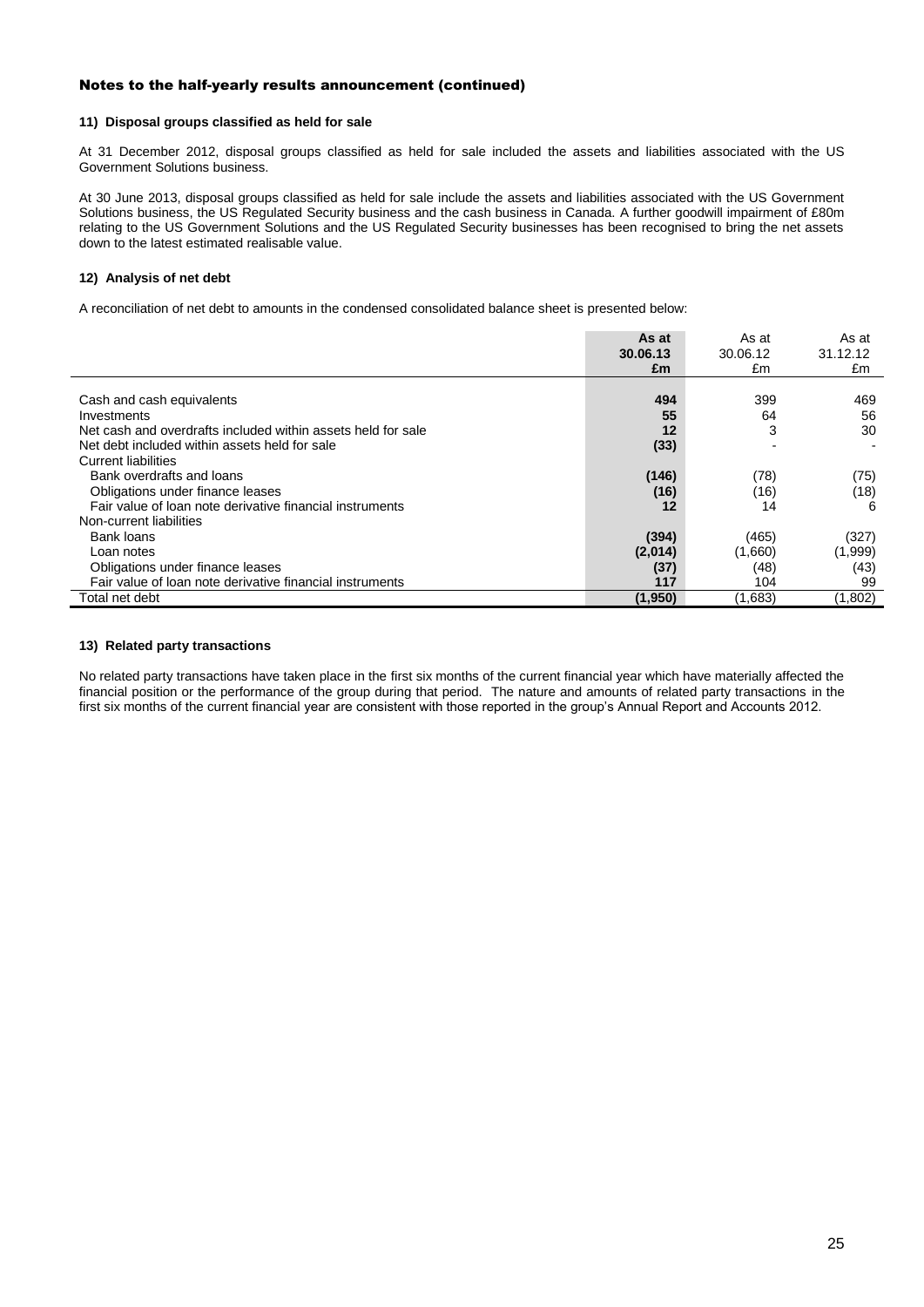### Non GAAP measures

### Net cash flow reconciliation to net debt

A reconciliation of net cash generated by continuing operations to movement in net debt is presented below:

|                                                | <b>Six</b><br>months<br>ended | Six months<br>ended | Year<br>ended |
|------------------------------------------------|-------------------------------|---------------------|---------------|
|                                                | 30.06.13                      | 30.06.12            | 31.12.12      |
|                                                | £m                            | £m                  | £m            |
| Net cash generated by continuing operations    | 218                           | 198                 | 335           |
| Net cash from discontinued                     | 3                             | 14                  | 37            |
| Net cash generated by operations               | 221                           | 212                 | 372           |
| Tax paid                                       | (51)                          | (42)                | (85)          |
| Net cash flow from operations                  | 170                           | 170                 | 287           |
| Investment in the business:                    |                               |                     |               |
| Capital expenditure                            | (80)                          | (60)                | (137)         |
| New finance leases                             | (12)                          | (11)                | (21)          |
| Acquisitions                                   | (26)                          | 2                   | (68)          |
| Net investment in the business                 | (118)                         | (69)                | (226)         |
| Net cash flow after investment in the business | 52                            | 101                 | 61            |
|                                                |                               |                     |               |
| Net interest paid                              | (71)                          | (65)                | (111)         |
| Total dividends paid                           | (84)                          | (86)                | (139)         |
| Other financing transactions                   | (11)                          | (6)                 | 3             |
|                                                |                               |                     |               |
| Net cash flow after investment and financing   | (114)                         | (56)                | (186)         |
| <b>Translation adjustments</b>                 | (34)                          | (11)                |               |
| Net debt at beginning of period                | (1,802)                       | (1,616)             | (1,616)       |
| Net debt at end of period                      | (1,950)                       | (1,683)             | (1,802)       |

### Group's definition of net debt to EBITDA

The group's calculation of net debt to EBITDA using its own definition is presented below:

|                                                                | Six months<br>ended 30<br>June 2012<br>£m | Year to 31<br>December<br>2012<br>£m | Six months<br>ended 30<br>June 2013<br>£m | <b>Rolling 12</b><br>months to<br>30 June<br>2013<br>£m |
|----------------------------------------------------------------|-------------------------------------------|--------------------------------------|-------------------------------------------|---------------------------------------------------------|
|                                                                |                                           |                                      |                                           |                                                         |
| <b>Underlying PBITA</b>                                        | 200                                       | 466                                  | 201                                       | 467                                                     |
| Add back:                                                      |                                           |                                      |                                           |                                                         |
| Depreciation                                                   | 59                                        | 117                                  | 60                                        | 118                                                     |
| Amortisation of non-acquisition related intangible assets      | 10                                        | 22                                   | 12                                        | 24                                                      |
| <b>EBITDA</b>                                                  | 269                                       | 605                                  | 273                                       | 609                                                     |
| Add back:<br>Pre-acquisition EBITDA of acquisitions (Deposita) |                                           |                                      |                                           | 1                                                       |
| Adjusted 12 month rolling EBITDA to 30 June 2013               |                                           |                                      |                                           | 610                                                     |
|                                                                |                                           |                                      |                                           |                                                         |
| Net debt per Note 12                                           |                                           |                                      |                                           | 1,950                                                   |
|                                                                |                                           |                                      |                                           |                                                         |
| Group's definition of Net debt: EBITDA ratio                   |                                           |                                      |                                           | 3.2x                                                    |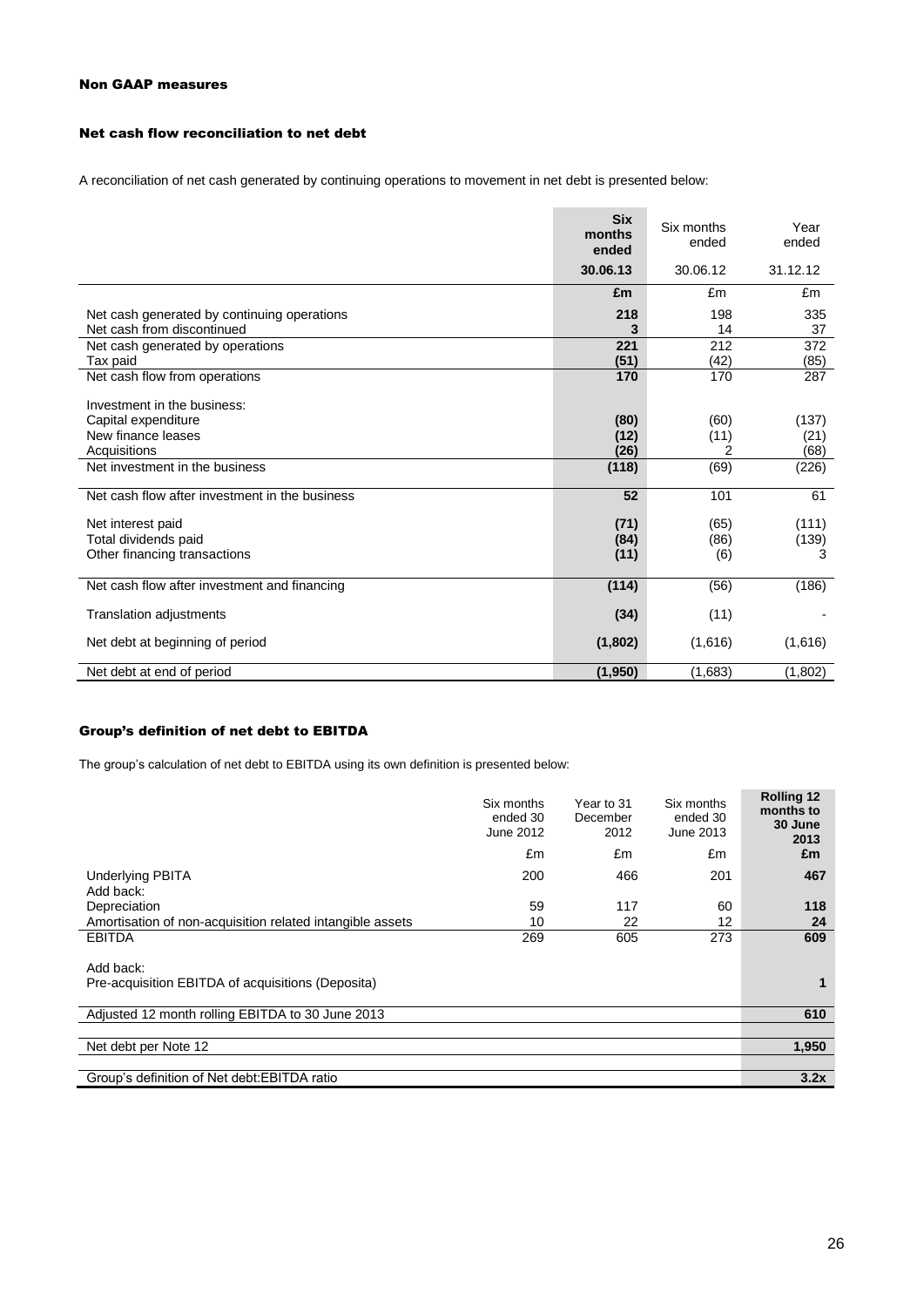# **For further enquiries, please contact:**  Helen Parris Director of Investor Relations +44 (0) 1293 554400

| +44 (0) 1293 554400  |
|----------------------|
| +44 (0) 1293 554400  |
| +44 (0) 207 251 3801 |
|                      |

High resolution images are available for the media to view and download free of charge from [www.vismedia.co.uk.](file://www.vismedia.co.uk)

### **Notes to Editors:**

G4S is a leading international secure outsourcing solutions group which specialises in outsourced business processes and facilities in sectors where security and safety risks are considered a strategic threat.

G4S is quoted on the London Stock Exchange and has a secondary stock exchange listing in Copenhagen. G4S is active in more than 120 countries and has 620,000 employees. For more information on G4S, visit [www.g4s.com.](http://www.g4s.com/)

### **Presentation of Results:**

A presentation to investors and analysts is taking place today at 0900hrs at the London Stock Exchange.

### **Webcast**

<http://view-w.tv/p/707-803-12766/en>

### **Telephone Dial-in Facility**

The details for the telephone dial-in facility are as follows:

Standard International Access : +44 (0) 20 3003 2666 Denmark Toll Free : 8088 8649 UK Toll Free : 0808 109 0700 USA Toll Free : 1 866 966 5335

Password : G4S

# **Replay Details**

To listen to a replay of the presentation which will be available for 7 days after the event, here are the details:

Standard International Access: +44 (0) 20 8196 1998 Denmark Toll Free: 8088 7109 UK Toll Free: 0800 633 8453 USA Toll Free: 1 866 583 1035

Access PIN: 3115133

# **Dividend payment information**

Ex date – Wednesday 11 September 2013 Record date – Friday 13 September 2013 Pay date – Friday 18 October 2013

# **Q3 IMS and Strategy Update**

A presentation for the Q3 2013 trading update and group strategy update will be held in London on  $5<sup>th</sup>$ November 2013.